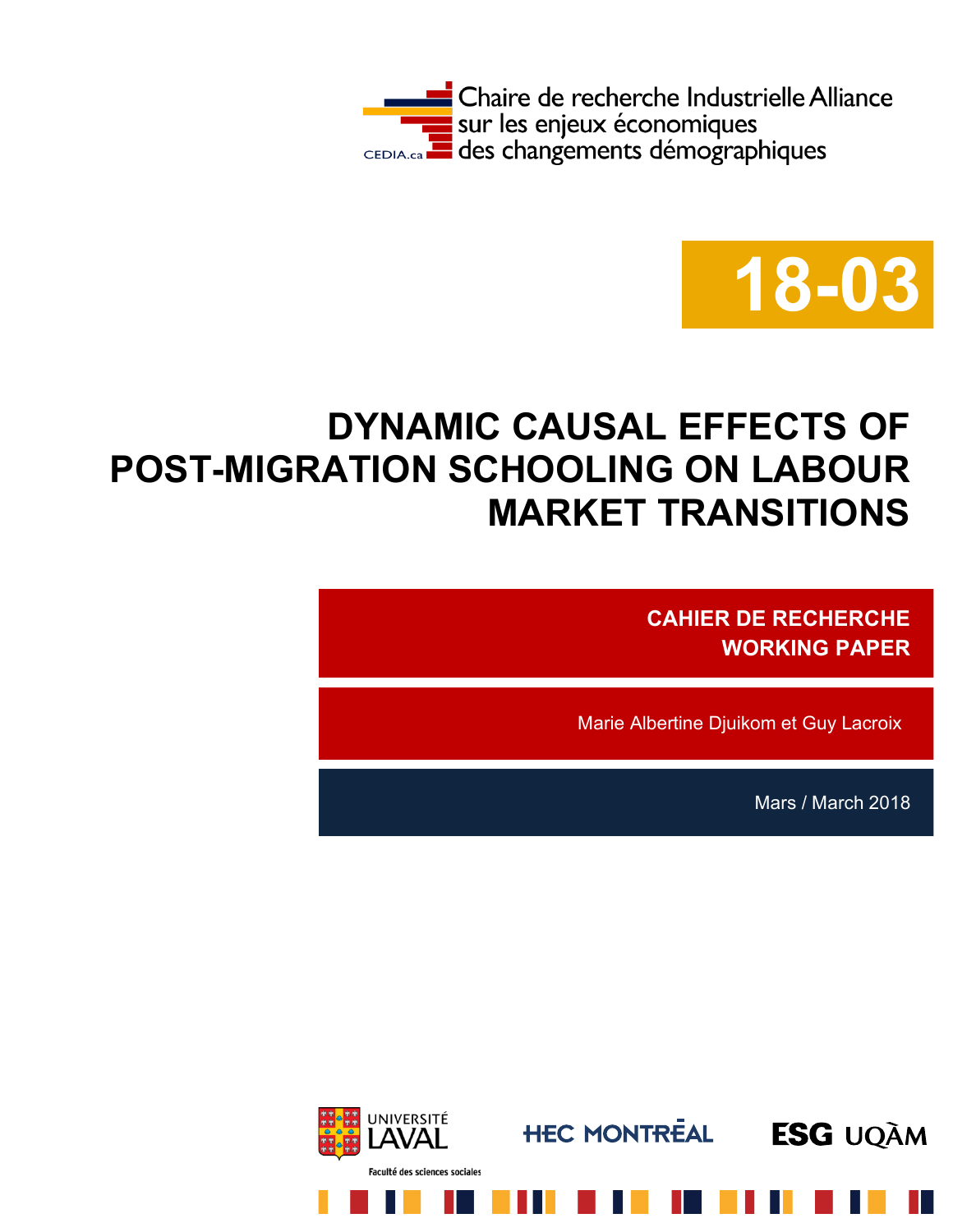La Chaire de recherche Industrielle Alliance sur les enjeux économiques des changements démographiques est une chaire multi-institutionnelle qui s'appuie sur un partenariat avec les organisations suivantes :

**- Centre interuniversitaire de recherche en analyse des organisations (CIRANO) - iA Groupe financier - Retraite Québec**

> Les opinions et analyses contenues dans les cahiers de recherche de la Chaire ne peuvent en aucun cas être attribuées aux partenaires ni à la Chaire elle-même et elles n'engagent que leurs auteurs.

Opinions and analyses contained in the Chair's working papers cannot be attributed to the Chair or its partners and are the sole responsibility of the authors.

© 2018 Marie Albertine Djuikom and Guy Lacroix. Tous droits réservés. All rights reserved. Reproduction partielle permise avec citation du document source, incluant la notice ©. Short sections may be quoted without explicit permission, if full credit, including © notice, is given to the source.

. . . . . . . . . . .

Dépôt légal : Bibliothèque et Archives nationales du Québec et Bibliothèque et Archives Canada, 2018. ISSN 2368-7207

×.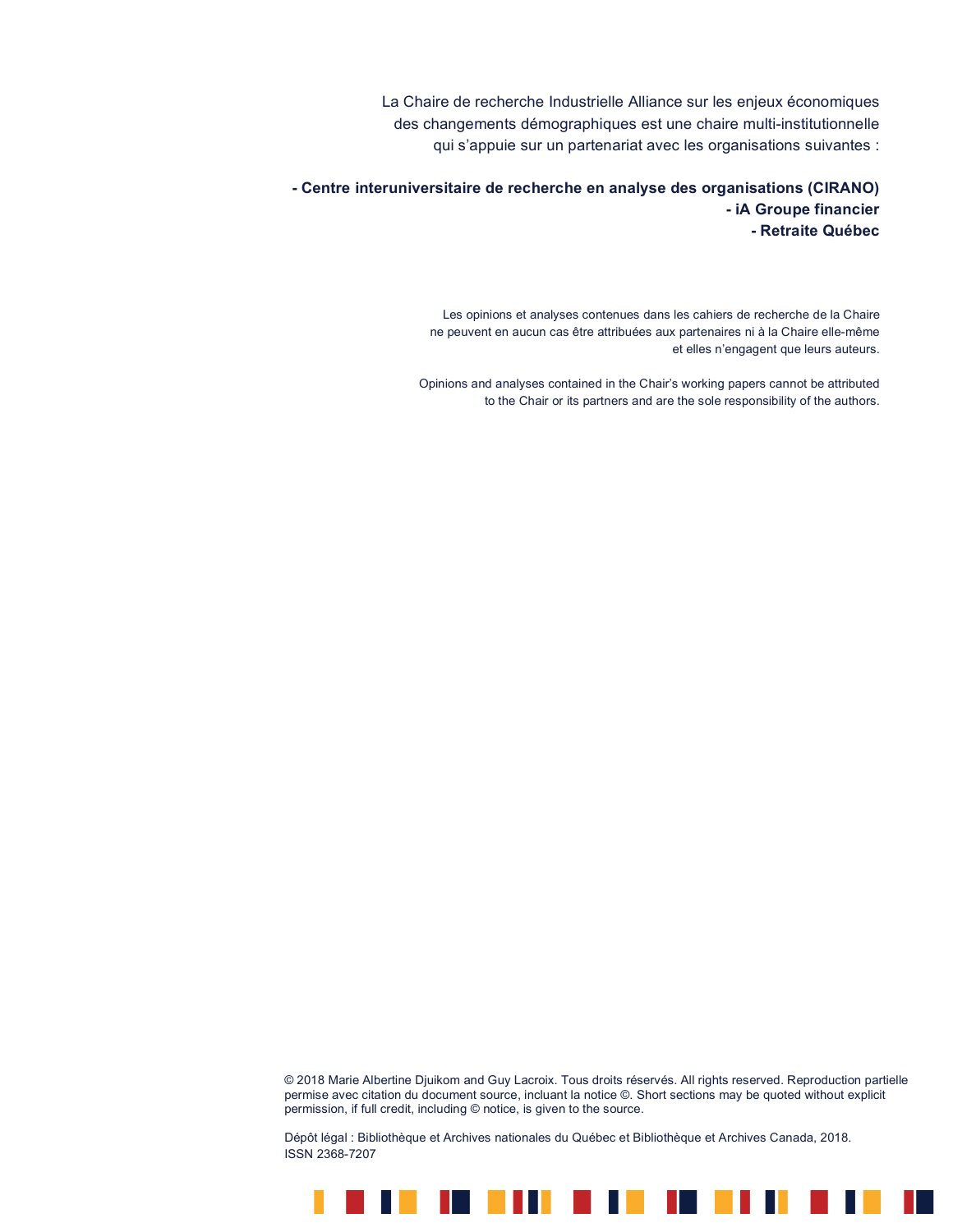# <span id="page-2-0"></span>Dynamic Causal Effects of Post-Migration Schooling on Labour Market Transitions<sup>\*</sup>

Marie Albertine Djuikom<sup>a</sup>, Guy Lacroix<sup>b</sup>

<sup>a</sup>PhD Candidate, Department of economics, Université Laval, Canada.  $^{b}$  Department of economics, Université Laval, CRREP, IZA and CIRANO, Canada.

### Abstract

Immigrants often experience difficulties integrating the local labor market. In Canada, the government of Quebec implemented a program back in 1996 that explicitly selected highly qualified workers (Bachelors', Masters' or PhD's). This paper investigates the extent to which the return to foreign-acquired human capital is different from the education acquired in Quebec. Specifically, we seek to estimate the benefits of post-migration education over foreign-education on the transitions between qualified and unqualified jobs and unemployment by means of a multiple-spells and multiple-states model. Our results indicate that immigrants originating from well-off countries have no need to further invest in domestic education. On the other hand, immigrants from poorer countries, despite being highly qualified, benefit greatly from such training in the long run as it eases their transitions into qualified and unqualified jobs and out of unemployment. Our results also indicate that selection into domestic education needs to be accounted for to avoid significant selection problems.

Key words: Post-migration schooling, foreign education, labour market histories, multiple-spells multiple-states models.

JEL-codes: C31, C41, J15, J24, J64, J61

<sup>✩</sup>We are grateful to seminar participants at the 2016 Canadian Economics Association Meeting in Ottawa, the 2016 QICSS' Young Researchers Conference, Montreal, and the 2015 Société canadienne de science économique meeting in Montreal for comments and lively discussions.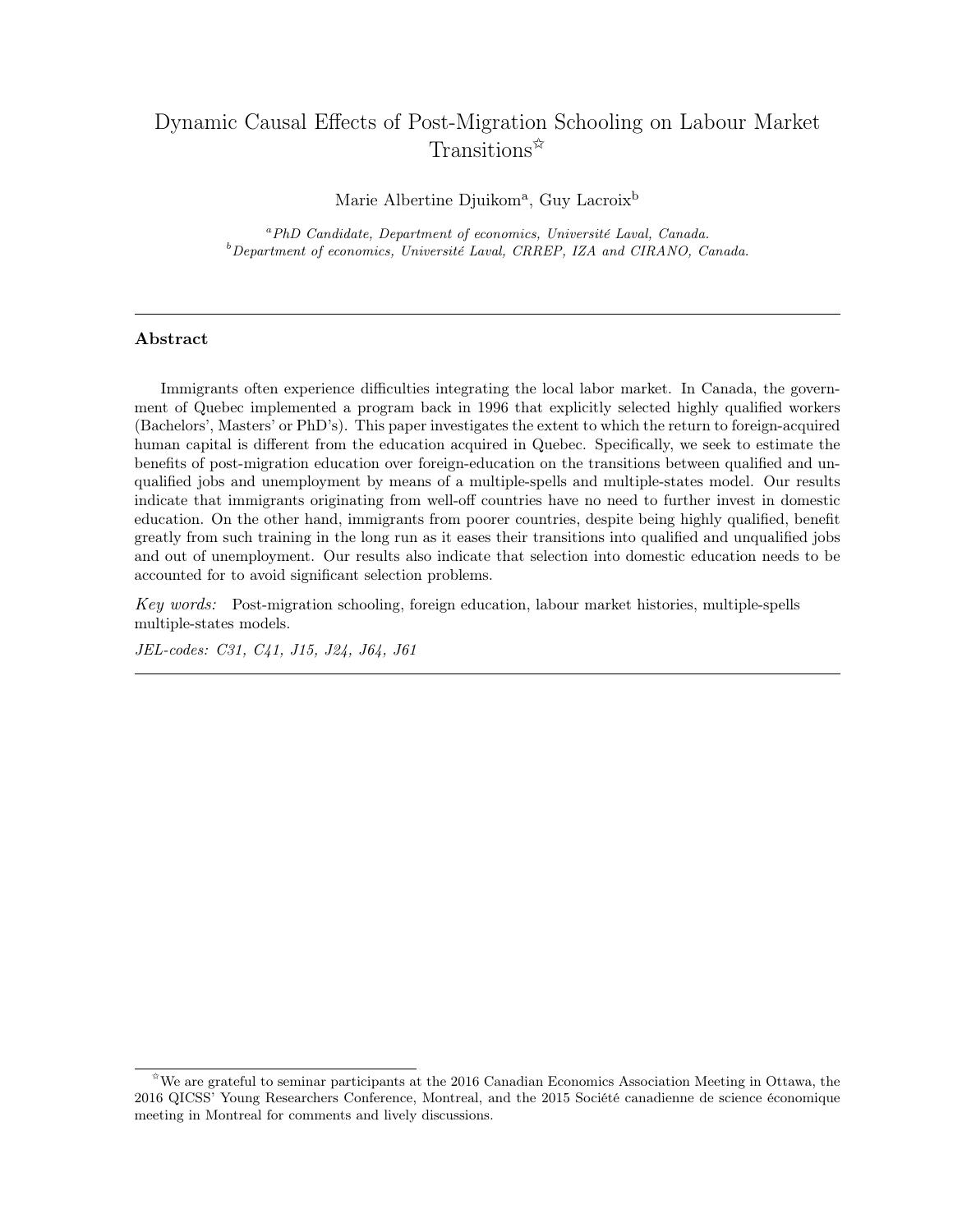#### 1. Introduction

Migrants often experience difficulties integrating the labor market in most host countries. In particular, they encounter difficulties finding a qualified job, i.e. one that corresponds to their level of schooling prior to migrating. In Canada, previous studies have found that the professional integration of migrants has worsened over time and that the wage gap with the natives has grown over the last decade.<sup>[1](#page-3-0)</sup> These results are surprising given that recent cohorts are highly educated, have French or English as their native language, and have had valuable work experience prior to migrating.

In Canada, migrants may be admitted under four separate categories skills-assessed principal applicants entering under the Federal Skilled Worker Program (independent economic immigrants), other economic immigrants, family class immigrants and refugees. The Skilled Worker Program is designed to identify applicants who are likely to become economically established upon migrating to Canada by weighing more heavily foreign acquired skills, work experience and knowledge of French or English, among other characteristics. The Province of Quebec has a separate set of criteria to select immigrants entering under the Skilled Worker Program. Quebec Skilled Workers applicants are thus not assessed based upon the selection factors of the Federal Skilled Worker Class. Not surprisingly, skills-assessed independent economic immigrants, both males and females, consistently have the highest median annual earnings among the four admission categories in the long run [\(Abbott and Beach,](#page-27-0) [2011;](#page-27-0) [Sweetman and Warman,](#page-29-0) [2013\)](#page-29-0), although other immigration classes fare just as well if not better in terms of employment. Yet, immigrants admitted under the Quebec Skilled Worker Program (QSWP) suffer from poorer recognition of foreign acquired skills than elsewhere in Canada. Many end-up working in occupations for which they are largely over-qualified [\(Lacroix,](#page-29-1) [2013\)](#page-29-1).<sup>[2](#page-3-1)</sup>

Analyzing the links between foreign-acquired skills and domestic labor market integration raises difficult empirical issues. First, most surveys do not distinguish between country of origin and country of study. Second, if foreign-acquired skills are indeed ill-recognized on the domestic market, then many may be induced to enhance their skills domestically, thus raising issues of endogeneity or self-selection into domestic education. In this study we avoid these issues in two ways. First, our unique dataset focuses on skilled immigrant workers and contains detailed information on their schooling and past work experience. We can thus separate out the "country of origin" from the "country of study" effects. Second, the data are rich enough to allow the estimation of the causal effect of post-migration education on the transitions between qualified

<span id="page-3-1"></span><span id="page-3-0"></span><sup>1</sup>[Borjas](#page-27-1) [\(2000\)](#page-27-1), [Boudarbat and Boulet](#page-27-2) [\(2007\)](#page-27-2), [Grant](#page-28-0) [\(1999\)](#page-28-0), [Hansen](#page-28-1) [\(2000\)](#page-28-1), [Coulombe et al.](#page-28-2) [\(2014b,](#page-28-2)[a\)](#page-28-3).

 $2$ According to [Coulombe et al.](#page-28-3) [\(2014a\)](#page-28-3), the return to foreign education is intimately related to the level of development of one's birth country or country of study. Countries of origin of immigrants to Quebec and Canada differ substantially.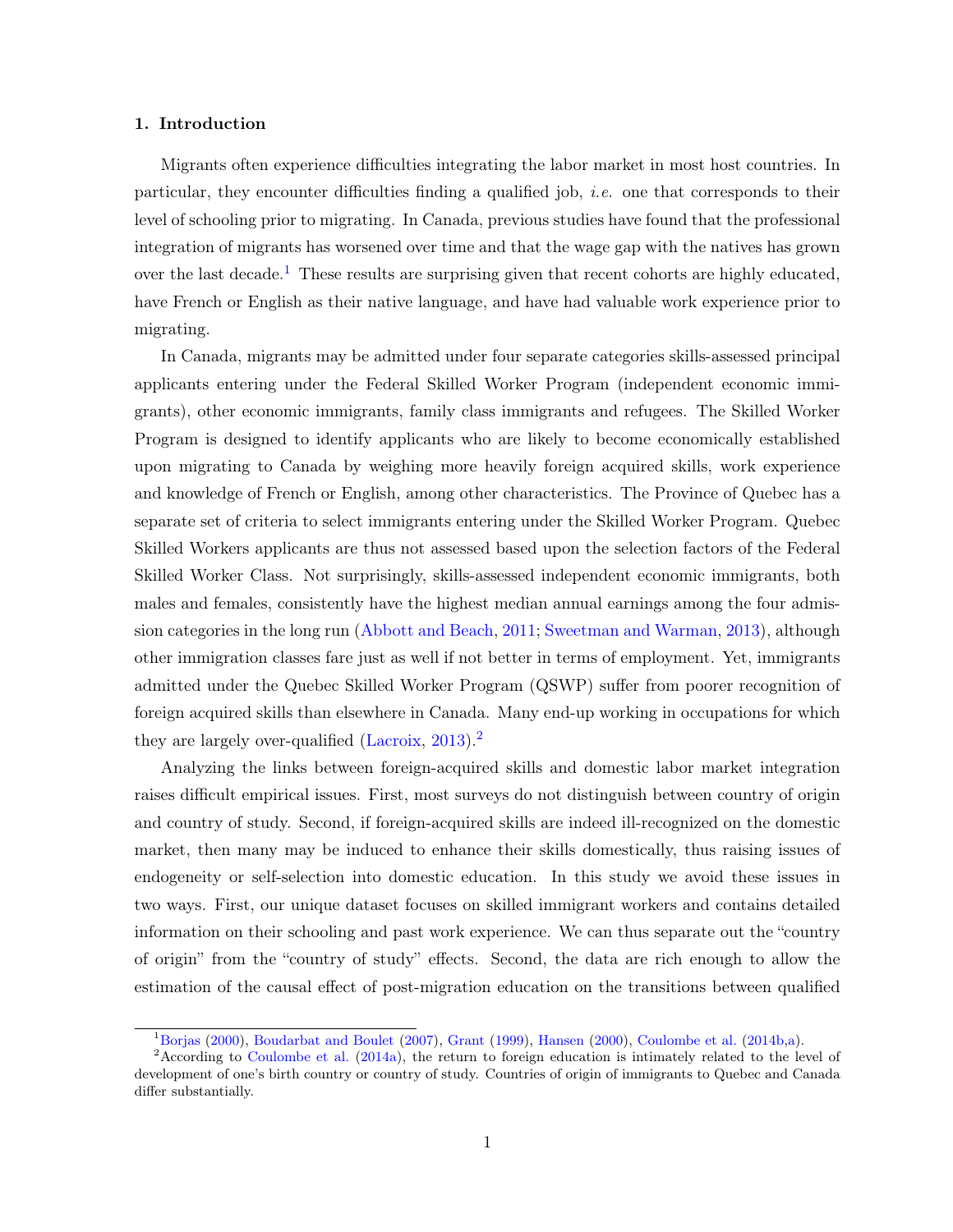<span id="page-4-0"></span>and unqualified jobs and unemployment. Specifically, we estimate a multiple-states and multiplespells model which accounts for the endogeneity of the decision to invest in domestic education. Our identification strategy exploits the fact that the immigrants in our sample were selected under two sets of criteria. The majority of the sample was selected under a set that was in place between 1996 and 2006. A smaller subsample was selected under the new criteria that were implemented in 2006. These new criteria put more emphasis on language proficiency and work readiness, among other things. Our goal is to estimate the extent to which the new criteria expedited the transitions into employment, and the jobs constituted better matches to the workers' skills. If the latter holds, then we should observe fewer immigrants participating in domestic skill enhancing programs as get back to school.

Our approach extends the one proposed by [Chesher and Lancaster](#page-27-3) [\(1983\)](#page-27-3) and is loosely related to those considered in [Uhlendorf and Zimmermann](#page-29-2) [\(2006\)](#page-29-2) and [Hansen](#page-28-1) [\(2000\)](#page-28-1). In both cases, they investigate the determinants of the differentials in the duration of unemployment and employment spells between immigrants and natives in Germany and Sweden. Unlike these papers, our work focuses on the immigrants alone, not on a comparison between natives and immigrants. While it is widely acknowledged that the returns to education and work experience vary considerably between immigrants and natives, it has also been found that they vary greatly amongst immigrants [\(Coulombe et al.,](#page-28-3) [2014a\)](#page-28-3). A novel feature of our approach is to explicitly account for schooling quality of foreign-acquired skills. Following [Coulombe et al.](#page-28-2) [\(2014b\)](#page-28-2) and [Chiswick and Miller](#page-27-4) [\(2007\)](#page-27-4), we do this by proxying the quality by a function of the per capita GDP in the country of study.

The paper is organized as follows. Section [2](#page-5-0) provides detailed informations on the data. Section [3.1](#page-12-0) present a multiple-states and multiple-spells model which account for the endogeneity of investment in education. The effect of post-migration schooling is measured through a dummy variable which is set to one if the individual has attended school in Quebec and zero otherwise. In addition,the schooling status is treated a separate state in one version of the model. Our focus is on the education that leads to graduation from post-secondary education or more. We also estimate the model with schooling treated as exogenous and compare the parameter estimates with its endogenous variant. In Section [3.3,](#page-15-0) we discuss the quality of foreign schooling and how we proxy it. In addition, we present an empirical strategy to estimate the instantaneous probability of holding a qualified or unqualified job over time for each individual. This allows us to compare the employment trajectories for those who have attended school in Quebec relative to those who have not. This outcome is interesting from a policy perspective since it allows comparisons between individuals who differ in terms of characteristics such as country of study. Finally, Section [4](#page-18-0) presents and discuss main results. We conclude the paper in Section [5.](#page-25-0)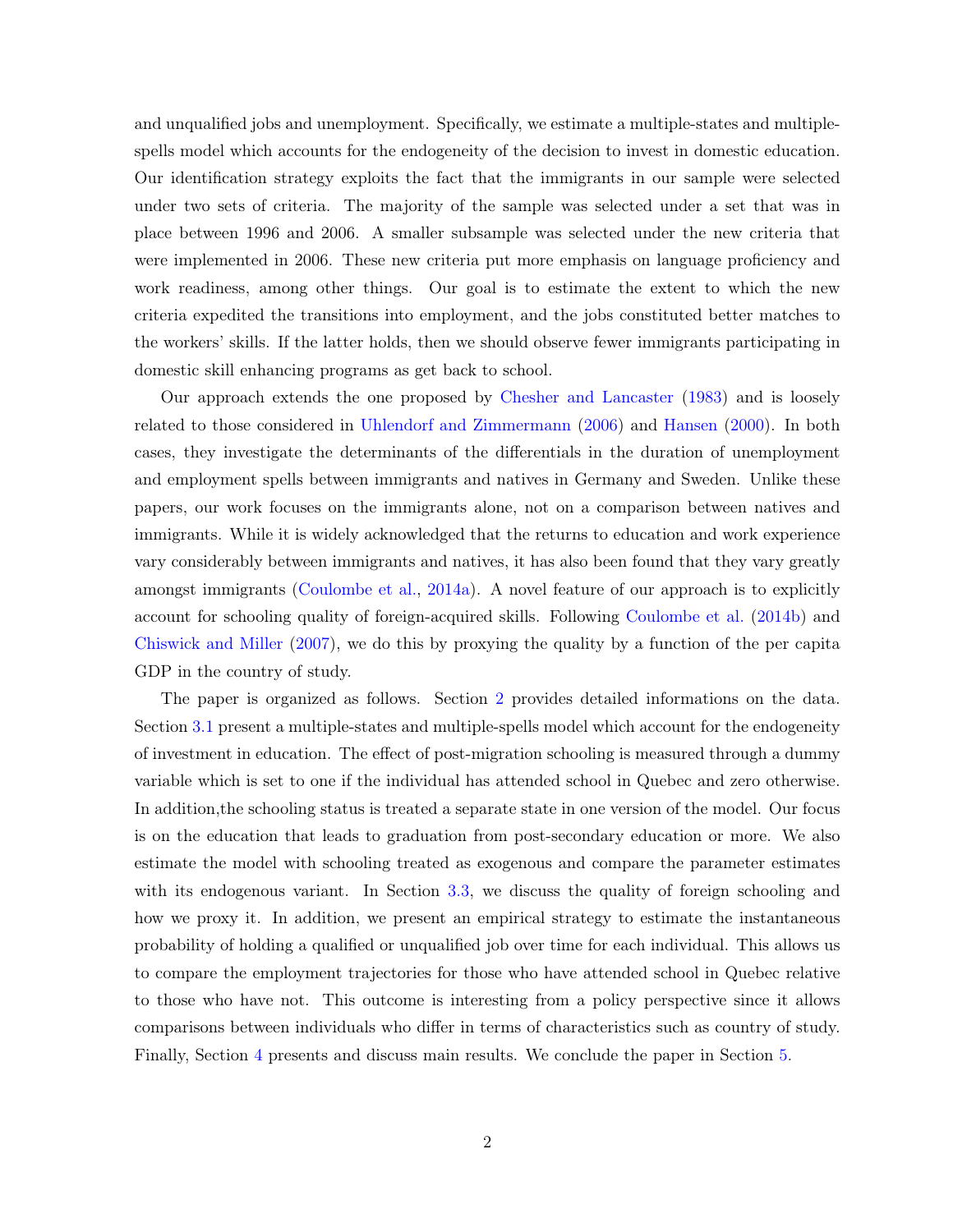#### <span id="page-5-3"></span><span id="page-5-0"></span>2. Data and Preliminary Analysis

Between January 2002 and December 2009, approximately 90,000 immigrants were admitted in through the Quebec Skilled Workers program. Our dataset is a random sample drawn from the so-called "landing file", a large administrative dataset managed by Immigration & Citizen-ship Canada.<sup>[3](#page-5-1)</sup> The file contains all relevant pre-migration information such as highest degree schooling, results from language tests in French or/and English, the exact date of the entry in Canada, etc. The administrative information was complemented by a retrospective survey since arrival until May 2011 through which detailed information on all relevant periods of employment, unemployment, schooling, earnings, etc. are reported. Our sample contains 3,009 skilled immigrant workers. The retrospective survey was conducted conjointly by the Ministry of Immigration and Cultural Communities and the Ministry of Employment and Social Solidarity of the Quebec Government. According to [Benzakour et al.](#page-27-5) [\(2013\)](#page-27-5), the sample is representative of the population. Immigrants from Asia, and particularly those from the Middle-East, are however slightly under-represented in the sample. All other demographic characteristics (gender, marital status, educational background,  $etc.$ ) are representative of the population.<sup>[4](#page-5-2)</sup>

Most immigrants in our sample were selected according to the grid that was implemented in 1996 (2,607/3,009) and remained constants until 2006. The remaining observations (402/3,009) were selected on the basis of the October 2006 selection grid. The new grid weighs more heavily language proficiency (French and English), work experience and educational background. The new grid also introduced a Pass/Fail financial self-sufficiency contract. The "Contract respecting financial self-sufficiency" is a legal agreement by which the applicant undertakes to provide for his basic needs and, where applicable, those of his spouse and dependent children, for at least three months. The basic needs covered by this contract include food, housing, clothing and all other personal necessities. Failure to sign the contract leads to the automatic rejection of the application. This requirement implies that the applicants are not entitled to any public support (e.g., welfare) for at least three months upon landing.

Table [1](#page-6-0) provides interesting insights into the characteristics of the sample. The table is divided by household type and selection grid. Thus, the sample consists of 1,552 couples and 1,457 singles. The first panel of the table shows that the applicants from the 2006 grid have a significantly higher level of education than those selected with the former grid. This is true for both couples and single people. Thus, the proportion of individuals with a master's or doctoral degree increased from about 17% to over 30%.The proportion of individuals with secondary or lower education is the same for the two selection grids,

<span id="page-5-1"></span> $3$ This period corresponds to a significant increase in the proportion of immigrants in the population[\(Citizenship](#page-27-6) [and Immigration Canada,](#page-27-6) [2014\)](#page-27-6).

<span id="page-5-2"></span><sup>&</sup>lt;sup>4</sup>See [Benzakour et al.](#page-27-5)  $(2013)$  for a detailed discussion.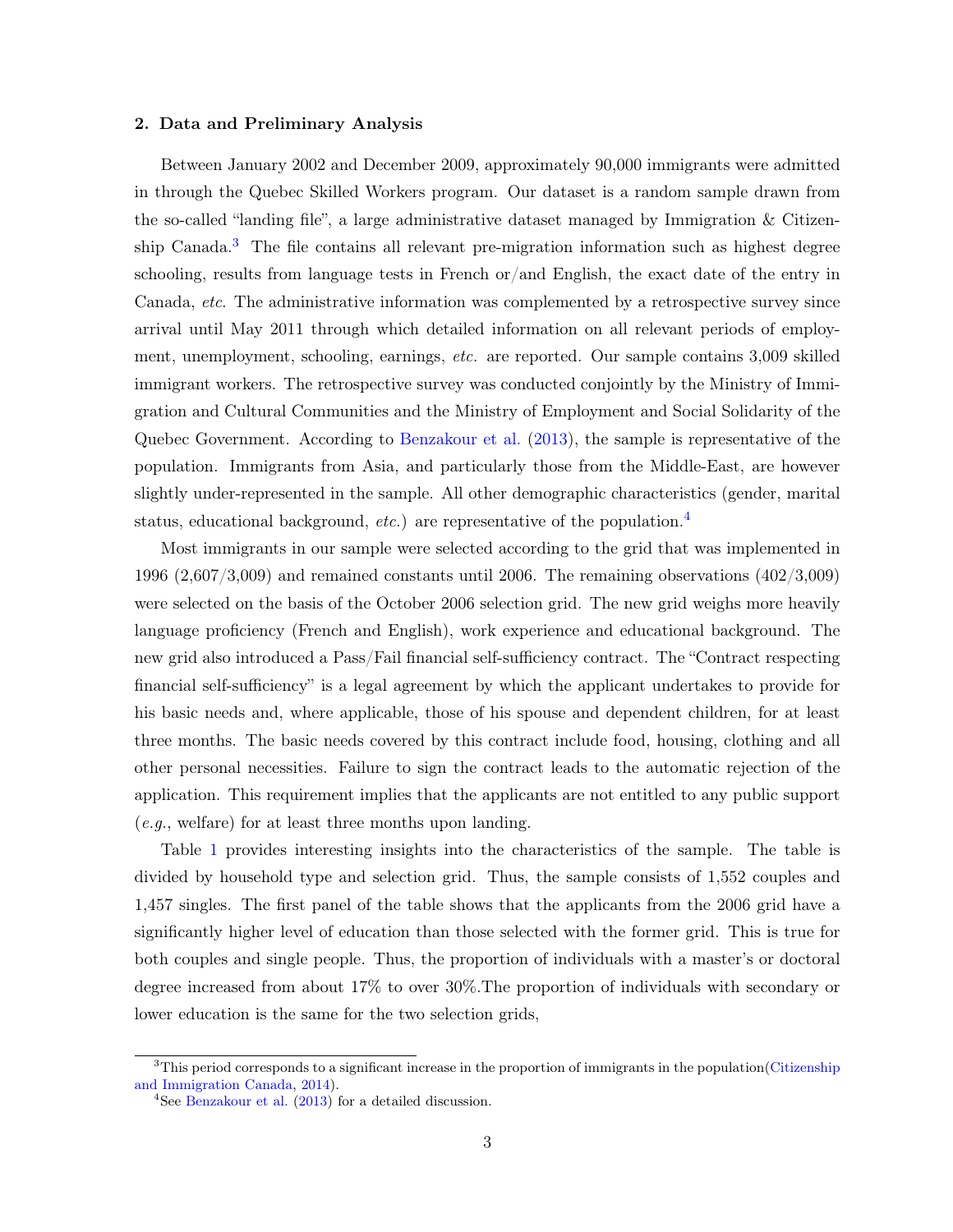|                              | Couples |        |                    | Singles |
|------------------------------|---------|--------|--------------------|---------|
| Selection Grid               | 1996    | 2006   | 1996               | 2006    |
| Education                    |         |        |                    |         |
| Post-Secondart $(\%)$        | 24.446  | 12.183 | 33.386             | 14.285  |
| Bachelor $(\%)$              | 53.397  | 48.223 | 42.113             | 45.812  |
| Master-PhD $(\%)$            | 15.879  | 30.064 | 18.735             | 30.049  |
|                              |         |        | <b>GRID POINTS</b> |         |
| Human Capital                |         |        |                    |         |
| Experience                   | 8.417   | 7.061  | 6.199              | 4.941   |
| French proficiency           | 12.774  | 12.624 | 14.421             | 14.517  |
| English Proficiency          | 3.725   | 4.305  | 3.884              | 4.527   |
| Age                          | 7.689   | 16.173 | 9.319              | 17.626  |
| Other Criteria               |         |        |                    |         |
| Past stay in Quebec          | 0.640   | 1.741  | 1.797              | 2.857   |
| Guaranteed Employment $(\%)$ | 1.182   | 2.538  | 0.960              | 0.487   |
| Spouse                       |         |        |                    |         |
| Education                    | 2.696   | 2.147  |                    |         |
| Experience                   | 1.436   | 0.741  |                    |         |
| Age                          | 1.546   | 2.386  |                    |         |
| Children                     | 1.778   | 2.914  |                    |         |
| Number of observations       | 1 355   | 197    | 1 252              | 205     |

<span id="page-6-0"></span>Table 1: Sample Characteristics, by household type and Selection Grid

The second section of the table ("Grid Points") reports the scores obtained in each of the grids. Only the criteria common to the two grids are presented. The human capital criteria are relatively similar across the two grids, with the exception of English proficiency and age. In the latter case, the higher 2006 scores are mainly due to the fact that the average age of the applicants decreased in 2006, from 34 years to only 31.6. The selection of younger candidates has as a corollary a decrease in the score associated with experience. Likewise, the increase in points associated with English proficiency is partly due to an increased valuation in the 2006 grid (0-6 points) relative to the 1996 grid (0-3 points).

The "Other Criteria' section focuses on dimensions other than individual characteristics. For instance, the points allocated for previous stays in Québec were increased in the 2006 schedule. Points allocated for guaranteed employment were also increased in the 2006 grid. However, fewer than  $1\%$  of applicants had secured job prior to their arrival.<sup>[5](#page-6-1)</sup>

The last section of the table relates to the spouses of the principal applicants. The points awarded to the spouse's schooling and experience were decreased in the 2006 grid. On the other hand, (younger) age and presence of children were awarded greater scores. This explains the

<span id="page-6-1"></span><sup>5</sup>Only 34 individuals had guaranteed employment on arrival. Of these, 28 had been selected with the 1996 grid and 6 had been selected with the 2006 grid.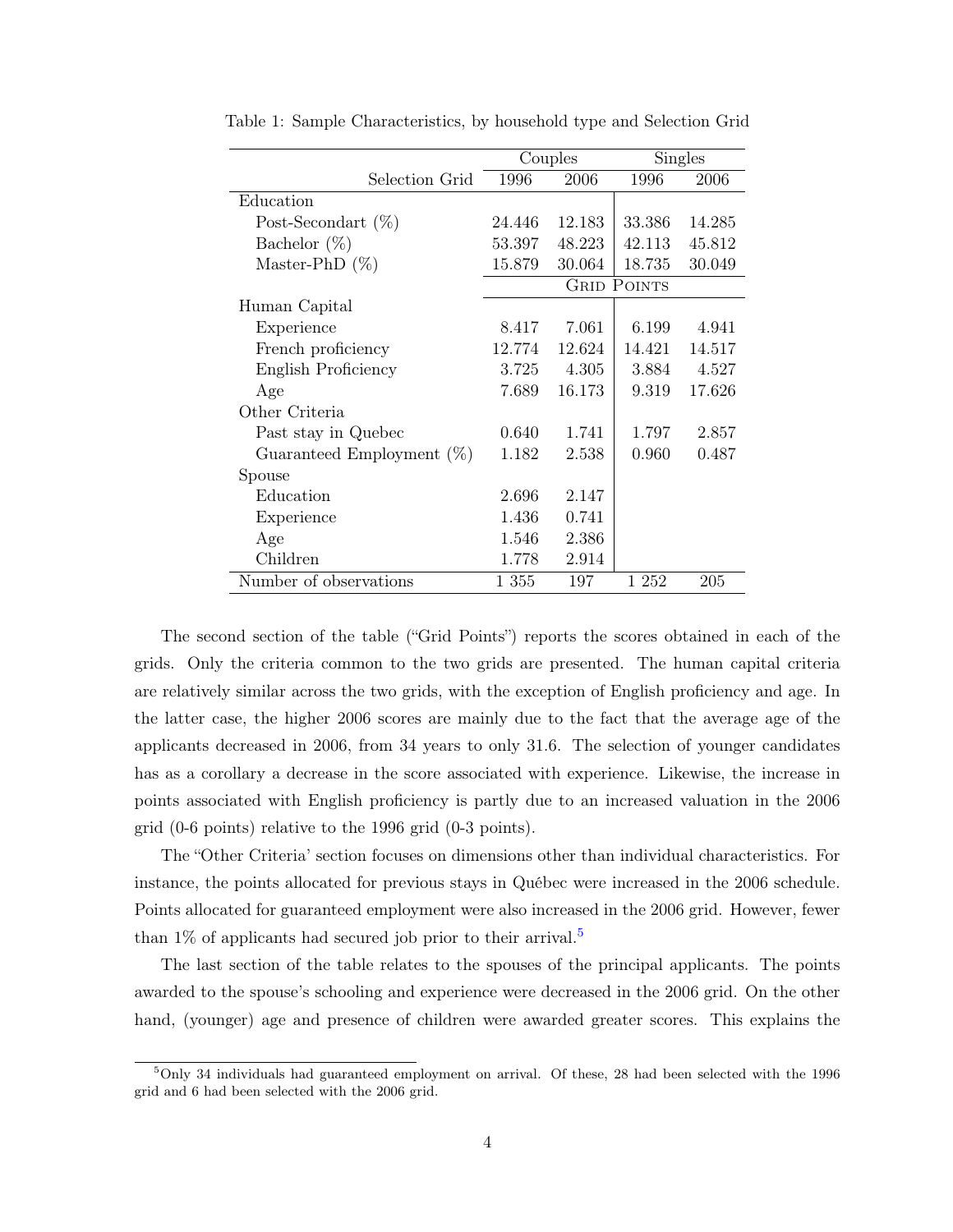main differences between the mean values of the two grids.

From Table [1](#page-6-0) it is readily apparent that individuals selected from the 2006 grid have more schooling and are younger. To the extent that these characteristics are more or less favourable to employment, one should expect to observe differences in the time required to find a job. Table [2](#page-8-0) reports the elapse time between landing and finding a first job (column (1)) or a first which corresponds to qualification. Individuals who did not find employment at the time of the survey are excluded from the calculations in column (1). Those who had not yet found a suitable job are excluded from the calculations in column  $(2)$ .<sup>[6](#page-7-0)</sup> The number of individuals Found in square brackets in each cell and that number is converted to a percentage and is shown in parentheses.

The time required to find a job is significantly lower for applicants selected using the 2006 grid. This is true for both single and couples, and regardless of whether the jobs corresponds to his qualification or not. In most cases, the time required has decreased between 50 % and 66 %. It is also found that singles are proportionally more likely to find a job (qualified or not) than couples. However, the proportion of employed individuals decreased slightly with the adoption of the 2006 grid. This is hardly surprising given that individuals selected using the 2006 grid arrived much later and have had consequently much less time to find a job. Like unattached individuals, proportionally fewer couples are employed in the 2006 grid sample. The gap between the employment rate of unattached individuals and couples remains at about 5 percentage points in both samples. With respect to the first skilled job, the differences observed between household types and samples are relatively similar to those observed for the first job.

The majority of the applicants succeed in finding a job. The time required to do so varies greatly between the different groups. Of particular concern is that most of them find it difficult to find a job whose requirements correspond to their academic skills. In fact, the table shows that 48.8% of single persons admitted under the 1996 grid have, after a long period of time, been able to find a job that corresponds to their skills. In addition, only 39.6% of couples admitted under the 2006 grid were able to do the same. It may be instructive to analyse the number of jobs that are filled before finding a first qualified one. Table [3](#page-8-1) reports the sample frequencies of prior "unqualified jobs" by household type and selection grid. The first line of the table, "0", refers to the number of individuals whose first job was qualified. Thus, nearly 58% of the 1,233 individuals admitted under the 1996 grid were originally employed in a qualified job. As many as 75% of those admitted under the 2006 grid did the same. Better educated and younger workers under the 2006 grid, favourable economic conditions, *etc.* may all be partly responsible for the

<span id="page-7-1"></span><span id="page-7-0"></span><sup>&</sup>lt;sup>6</sup>In other words, censored episodes are not included in the calculations.

<sup>7</sup>The average durations do not take censored observations into account. However, the calculation of the expected durations based on the survival curves, which takes censored episodes into account, nevertheless show that the expected duration for the sample of the single persons in the 1996 grid is 414.5 days whereas that of the sample of the 2006 grid is only 288.9 days. For couples, the results are 650.9 and 337.7 days, respectively.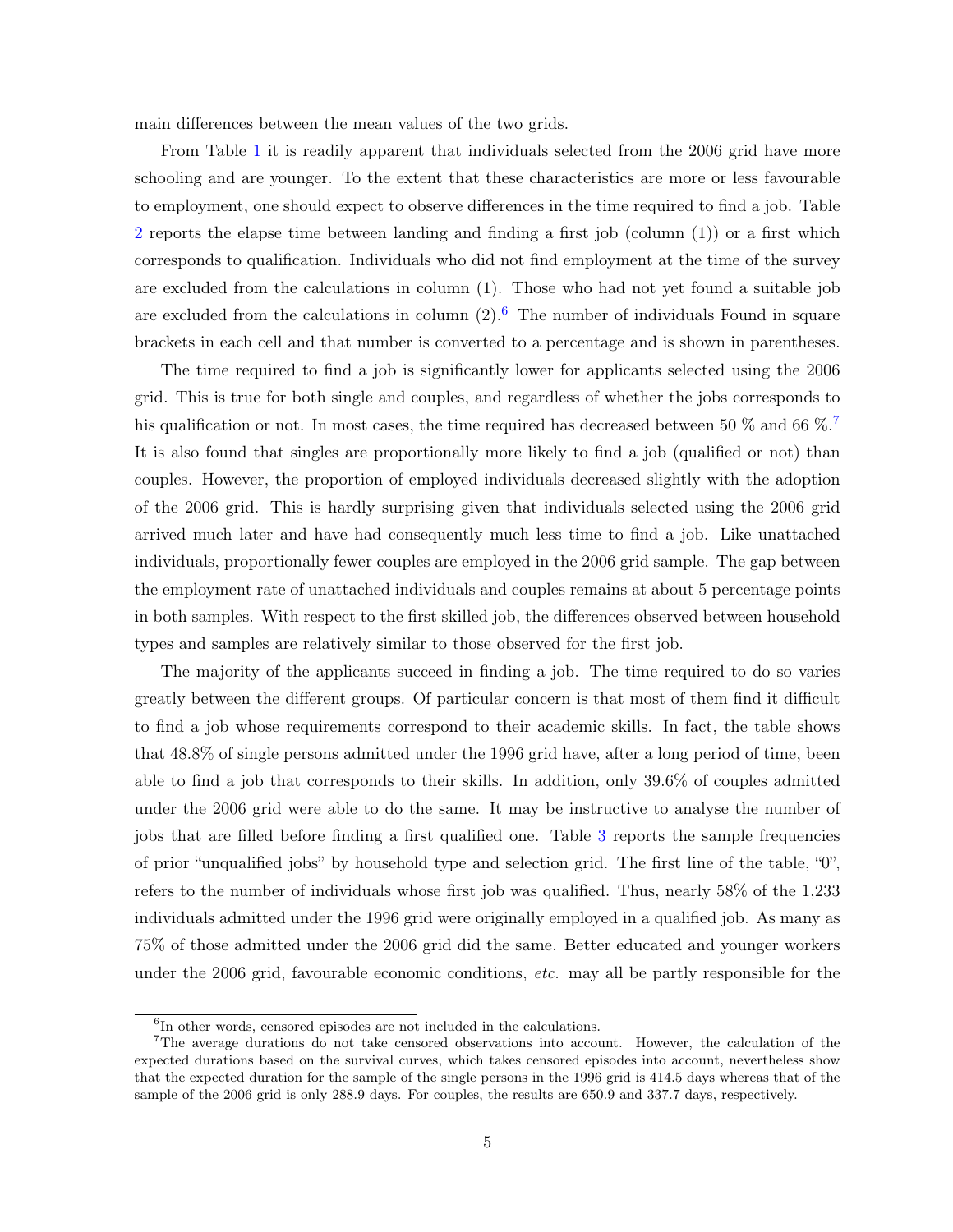| First Job              |            |                    |                     |            |  |  |  |
|------------------------|------------|--------------------|---------------------|------------|--|--|--|
|                        |            |                    | First Qualified Job |            |  |  |  |
| Household type         |            | Grid               | Grid                |            |  |  |  |
|                        | 1996       | 2006               | 1996                | 2006       |  |  |  |
| Singles                | 236.29     | 121.89             | 518.23              | 239.52     |  |  |  |
|                        | [1 124]    | [180]              | [611]               | [96]       |  |  |  |
|                        | $(89.8\%)$ | $(87.7\%)$         | $(48.8\%)$          | $(46.8\%)$ |  |  |  |
| Couples                | 331.65     | 118.32             | 622.39              | 182.78     |  |  |  |
|                        | [1 164]    | [161]              | [569]               | [78]       |  |  |  |
|                        | $(85.9\%)$ | $(81.7\%)$         | $(42.0\%)$          | $(39.6\%)$ |  |  |  |
| Total                  | 284.81     | 120.21             | 568.46              | 214.09     |  |  |  |
|                        | [2 288]    | $\left[341\right]$ | [1 180]             | $[174]$    |  |  |  |
|                        | $(87.8\%)$ | $(84.8\%)$         | $(45.3\%)$          | $(43.3\%)$ |  |  |  |
| Number of observations | 1 355      | 197                | 1 252               | 205        |  |  |  |

<span id="page-8-0"></span>Table 2: Average Duration Between Landing and First Job, First Qualified Job, by Household Type and Selection Grid

• [#] of individuals who found a job between brackets.

• (%) of individuals who found a job.

• Censored observations not included.

<span id="page-8-1"></span>differences between the two samples. Yet, over half of immigrants admitted under the Skilled Workers program never managed to find a job that corresponded to their qualifications. The large

| Number of        | Grid     |              |         | Household |
|------------------|----------|--------------|---------|-----------|
| Unqualified Jobs | 1996     | 2006         | Singles | Couples   |
| 0                | 713      | 132          | 439     | 406       |
|                  | (57.83)  | (74.58)      | 60.05)  | (59.10)   |
| 1                | 266      | 27           | 145     | 148       |
|                  | (21.57)  | (16.00)      | (19.84) | (21.80)   |
| 2                | 147      | 10           | 89      | 68        |
|                  | (11.92)  | (5.65)       | (12.18) | (10.01)   |
| 3                | 71       | 8            | 38      | 41        |
|                  | (5.76)   | (4.52)       | (5.20)  | (6.04)    |
| $\overline{4}$   | 36       | $\mathbf{0}$ | 20      | 16        |
|                  | (2.92)   | (0.00)       | (2.74)  | (2.36)    |
| Total            | $1\;233$ | 177          | 731     | 679       |
| No Qualified Job | 1 374    | 225          | 726     | 873       |
|                  | (52.70)  | (55.97)      | (49.83) | (56.25)   |

Table 3: Number of jobs prior to finding a qualified one

% between parentheses.

majority (90%) of our sample was employed at one time between 2002–2011. As stressed above, half of them never managed to find a qualified job, others did so after transiting through a number of under-qualified jobs, and still others have gone through successive spells of employment and unemployment without ever finding a suitable job. The information in our dataset entitles us to identify four different statuses on the labour market: (1) Unqualified job; (2) Qualified job; (3) Unemployment; (4) Training.<sup>[8](#page-8-2)</sup> Table [4](#page-9-0) reports the total number of transitions between the four

<span id="page-8-2"></span><sup>&</sup>lt;sup>8</sup>In order to keep the model tractable, spells of concurrent employment and training are considered as training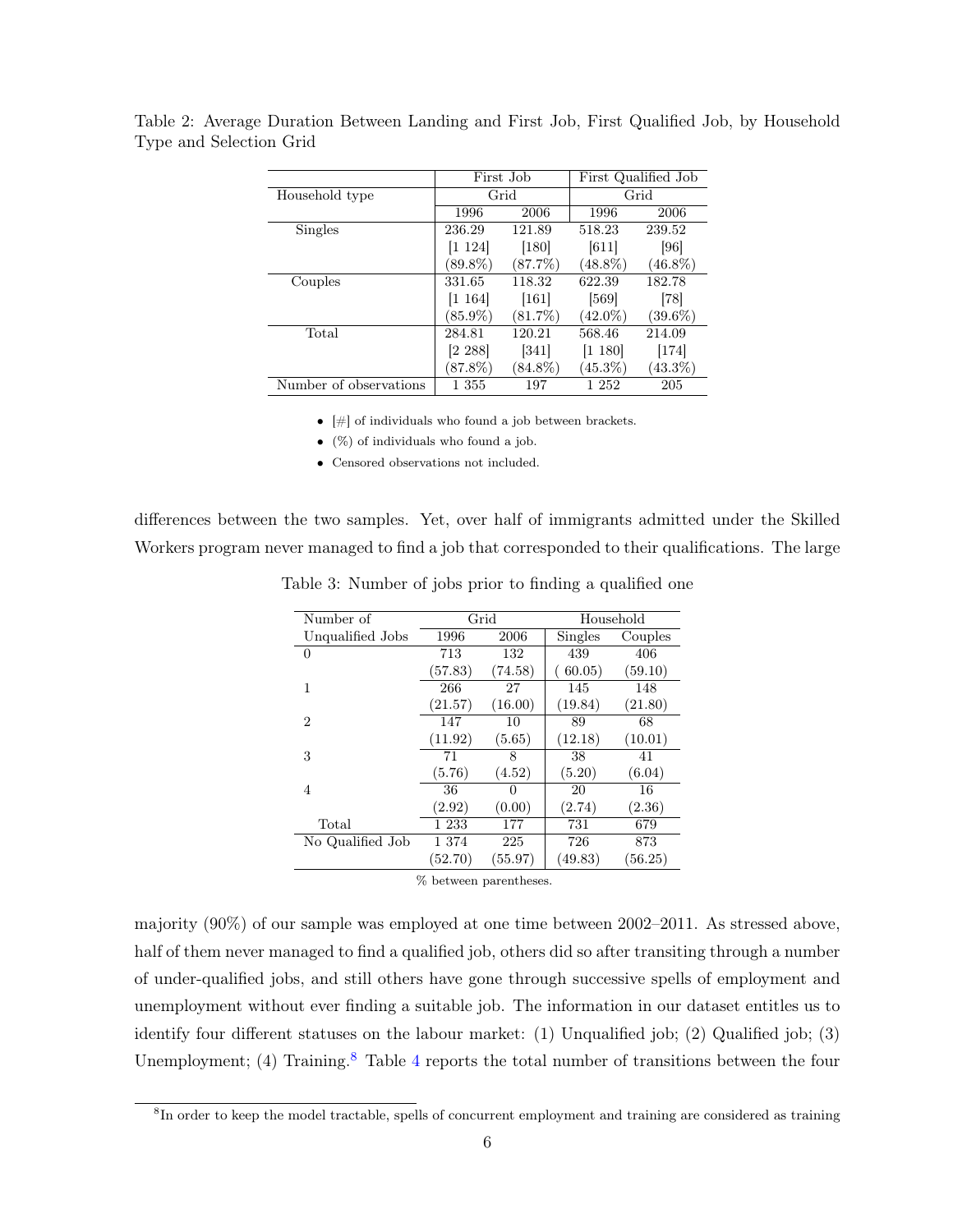<span id="page-9-3"></span>states over the period ranging from 2002 to 2011. The entire work history of 2,946 immigrants could be gathered from the data. According to the table, the 2,946 individuals in our sample experienced 11,788 spells over eight years, or approximately 4.0 per individual. Give that the yearly cohorts in our sample are about 375, it is likely that those who landed early witnessed yet many more transitions. Using the start and end dates of every employment spells, we can

| Destination<br>Origin | Unqualified job | Unemployment | Qualified job | Training           |
|-----------------------|-----------------|--------------|---------------|--------------------|
| Unqualified Job       | 955             | 1,702        | 82            | 204                |
|                       | (32%)           | (58%)        | $(3\%)$       | (7%)               |
| Unemployment          | 2,118           | 921          | 1,253         | 927                |
|                       | (41%)           | (17%)        | (24%)         | (18%)              |
| Qualified Job         | 52              | 833          | 1,070         | 93                 |
|                       | $(2\%)$         | (41%)        | (52%)         | (5%)               |
| Training              | 700             | 383          | 495           | 0                  |
|                       | (45%)           | (24%)        | (31%)         | $\left[0\%\right]$ |

Table 4: Transitions between labour market statuses

Number of Individuals:2,946; Number of spells: 11,788

<span id="page-9-0"></span> $\overline{a}$ 

calculate the daily employment rates for the immigrants of each selection grid and distinguish between qualified and unqualified jobs. Figure [1](#page-10-0) focuses on the first three years upon landing.<sup>[9](#page-9-1)</sup>

What the figure shows is that the employment rate of the latter is clearly higher than that of the applicants of the 1996 grid: their participation rate is higher both in skilled and unskilled jobs. It can also be seen that as of the second year upon landing, their participation rates in unskilled jobs falls rapidly and increases proportionately in skilled jobs. Nothing of the sort is observed for those who were selected using the 1996 grid. As stressed earlier, the 2006 group was both significantly more educated and younger than those from the 1996 group.<sup>[10](#page-9-2)</sup> It is not clear to what extent the observed differences in the employment dynamics of the two groups result from differences in human capital. It could be argued that younger and better skilled immigrants may find it yet even more difficult to find an adequate job. It may also be that some choose to invest in domestic education to facilitate their transition into employment. In order to net out the impact of Quebec-education from the foreign-human capital component, we must turn to a formal econometric model that accounts for potential selectivity in education.

spells. Treating them as a separate states would considerably increase the number of transitions and consequently the number of parameters to estimate.

<span id="page-9-2"></span><span id="page-9-1"></span><sup>9</sup>Those who were selected under the 2006 grid have at most a three-year history on the labour market.

 $^{10}$ It should also be stressed that the 2006 group included proportionately fewer immigrants from the Maghreb, a region whose nationals experience more difficulties finding a job [\(Oreopoulos,](#page-29-3) [2011;](#page-29-3) [Brière et al.,](#page-27-7) [2017\)](#page-27-7).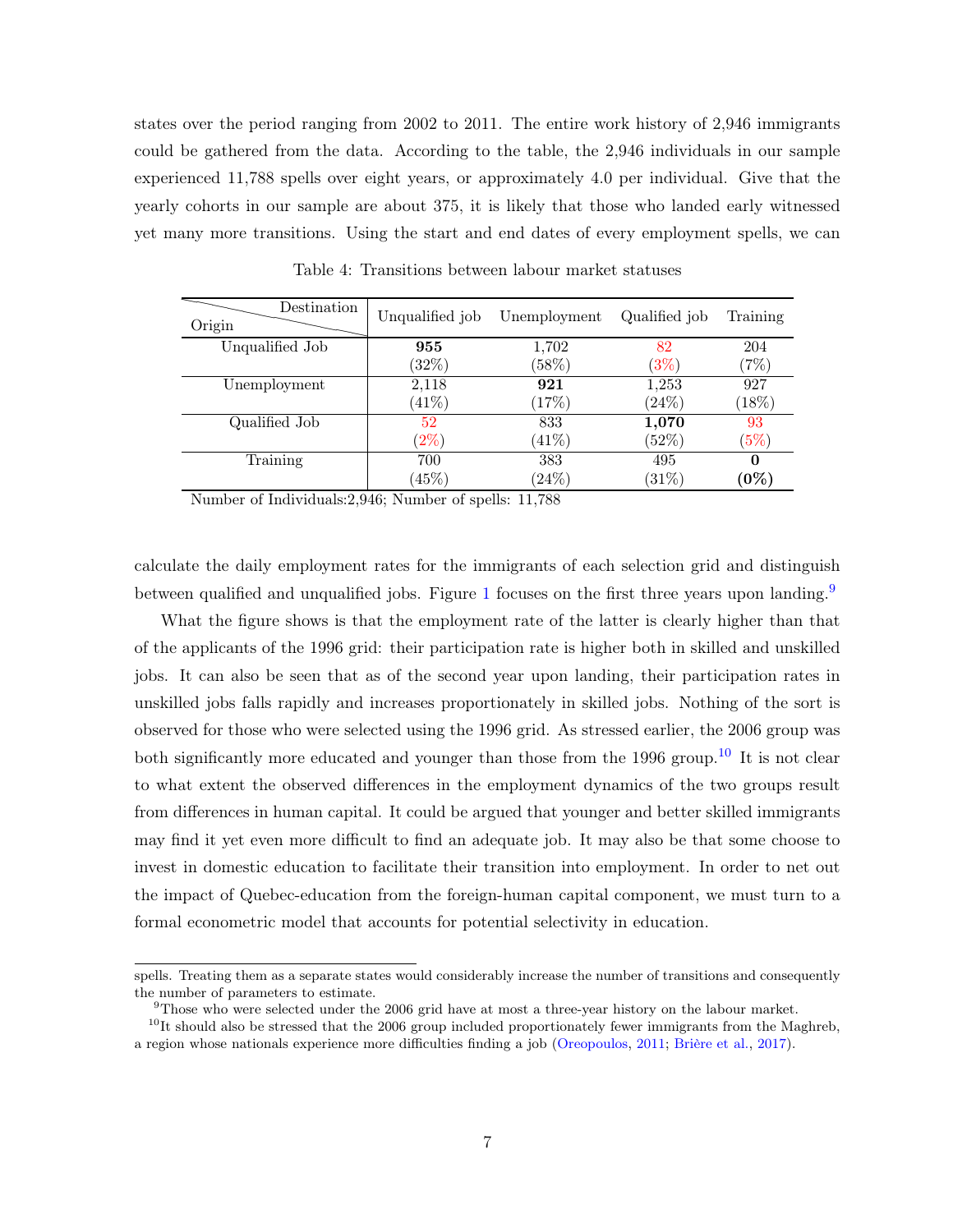

<span id="page-10-2"></span><span id="page-10-0"></span>Figure 1: Daily Participation rates, by Selection Grid, First Three Years

#### 3. Empirical Strategy

The typical employment histories of two immigrants are depicted in Figure [2.](#page-11-0) Upon landing, they likely experience both a spell of unemployment. After a while, one may choose to accept an unqualified job (A) whereas the other may elect to invest in domestic education  $(B)$ .<sup>[11](#page-10-1)</sup> Following his employment in an unqualified job, individual A may experience a new unemployment spell that lasts past the date of the survey (right censoring). Individual B, on the other hand, may become unemployed following his graduation, after which he may find a qualified job that lasts past the survey date.

The previous section has stressed that the characteristics and the employment histories vary significantly across selection grids. Table [5](#page-12-1) shows, on the other hand, that the individual characteristics of the Quebec-educated migrants and the foreign-educated migrants are relatively similar. Indeed, they more or less have the same age and the same level of proficiency in French and English. The proportion of females, of married couples and foreign work experience are almost identical across groups. They are also more likely to hold a bachelor's degree and less likely to hold a masters' or a PhD. Previous research has shown that those who hold a bachelor's degree don't perform as well on the labour market [\(Renaud,](#page-29-4) [2005;](#page-29-4) [Lacroix,](#page-29-1) [2013\)](#page-29-1). This is perhaps why they are more likely to back to school. Yet there are a few noteworthy differences. The first concerns the indicator of development. Recall that this indicator is given by the logarithm of the ratio between the home country GDP to the Canadian GDP (PPP). Thus Quebec-educated migrants originate on average from poorer countries than foreign-educated migrants. In addition,

<span id="page-10-1"></span><sup>&</sup>lt;sup>11</sup>In the data, we do observed multiple job holding. We have chosen to give priority to the qualified job whenever a qualified and an unqualified jobs at held simultaneously. In such cases, an unqualified job starts once the qualified job has ended and ends whenever a (simultaneous) qualified job begins. When two jobs of the same type are held concurrently, we concatenate the durations into a single one.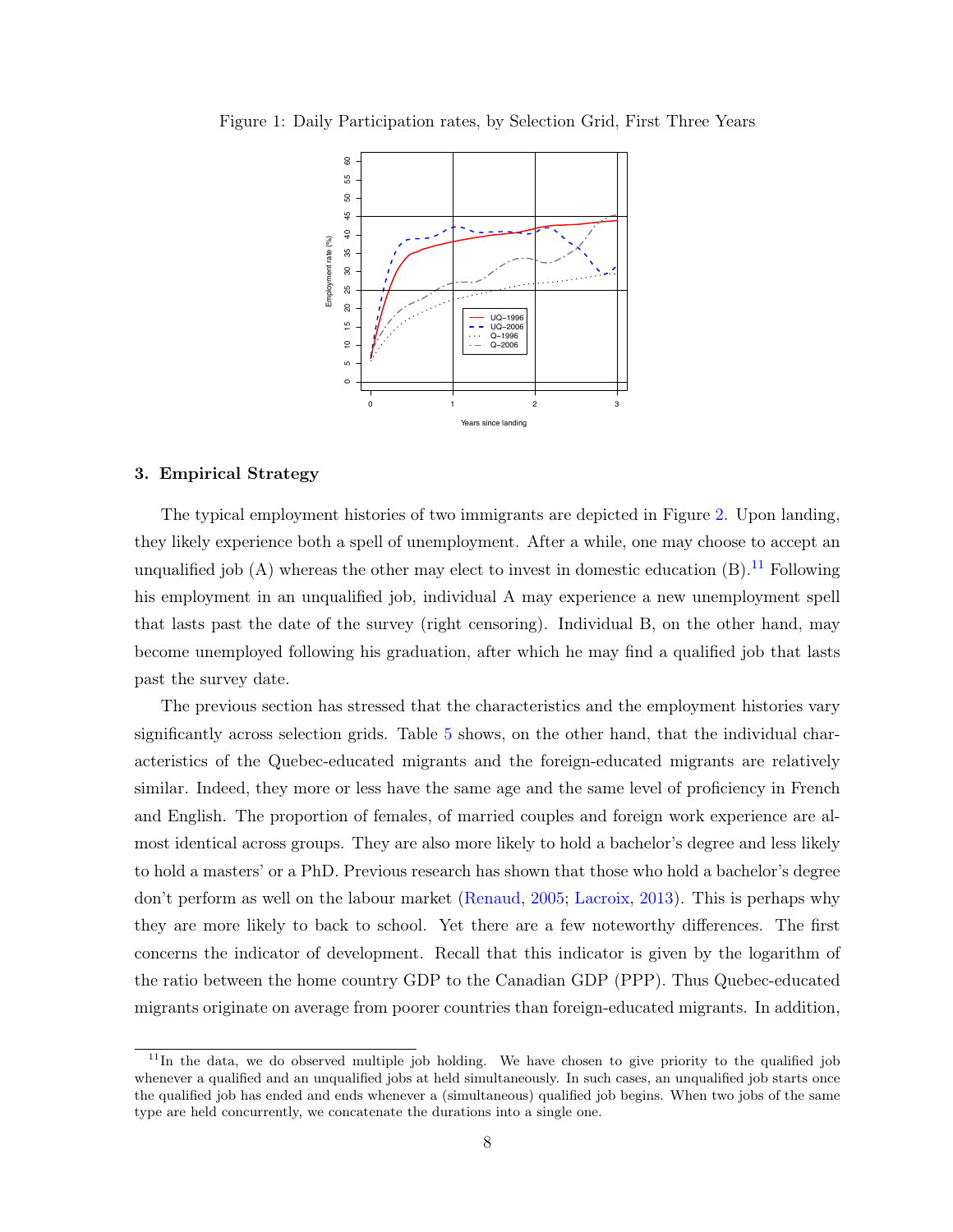Figure 2: Employment History of Two Hypothetical Individuals

<span id="page-11-0"></span>

fewer Quebec-educated have had previous stays in Quebec prior to being granted the permanent resident status.

The bottom panel of the table reports the duration of the spells on the labour market. Note first that the Quebec-educated experience an increase in the duration of each state upon completing their education. The post-schooling average durations are almost identical to those of the foreign-educated migrants. Prior to their schooling, their employment duration is roughly half that of the foreign-educated, save for the unemployment spells which have more or less the same average duration.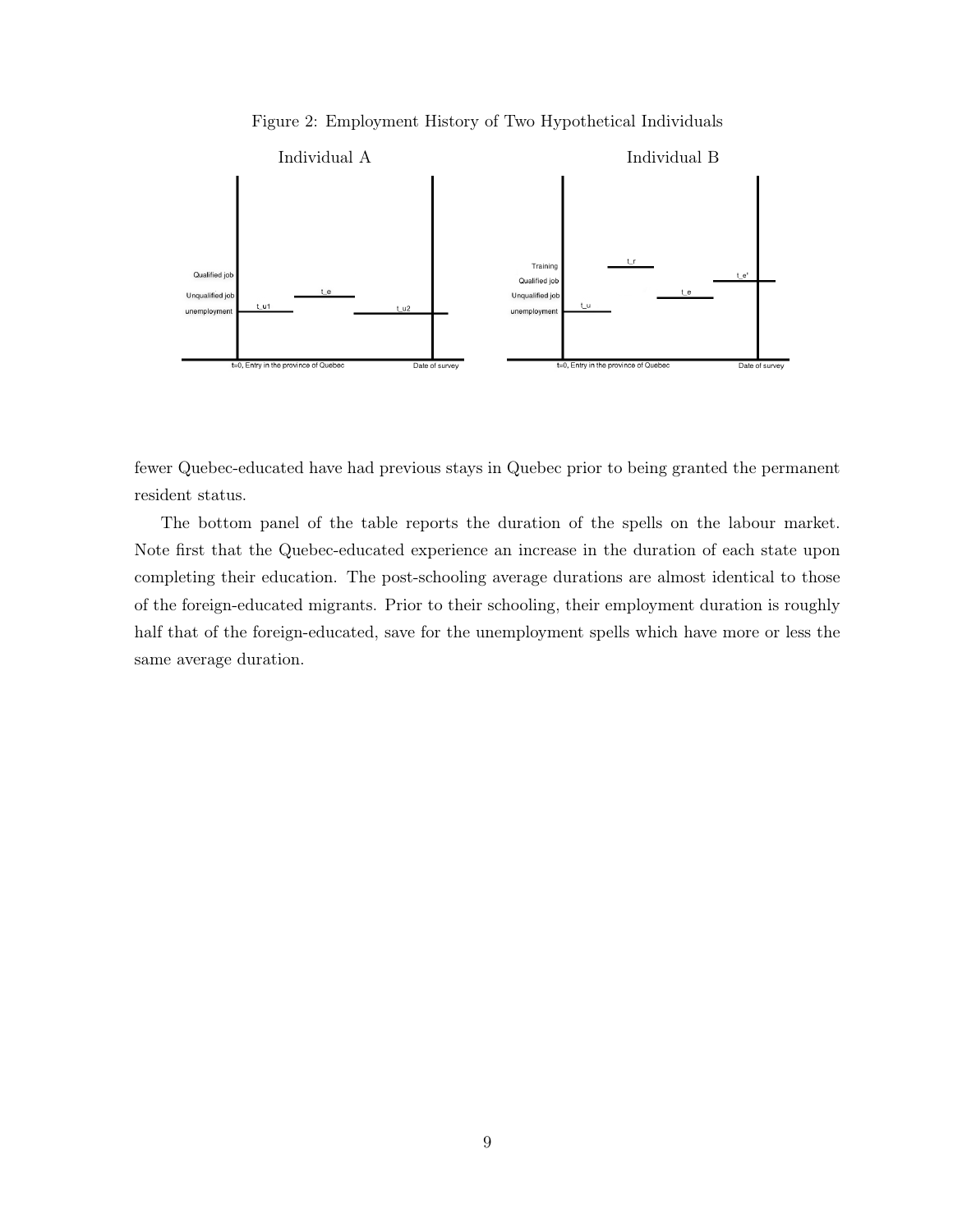|                                                            | Traines (1426)       |                          |                    | Non-Trainees $(1533)$ |           |            |
|------------------------------------------------------------|----------------------|--------------------------|--------------------|-----------------------|-----------|------------|
| Variable                                                   | $\bm{\mathrm{Mean}}$ | Std. Dev.                | <b>Spells</b><br># | Mean                  | Std. Dev. | $#$ Spells |
| Age admission                                              | 33.61                | 5.52                     |                    | 33.88                 | 6.57      |            |
| Indicator of Devel. $(ln\left(\frac{GDP^o}{GDP^c}\right))$ | $-1.80$              | 1.23                     |                    | $-1.21$               | 1.22      |            |
| French                                                     | 13.78                | 3.14                     |                    | 13.57                 | 3.75      |            |
| English                                                    | 3.38                 | 1.85                     |                    | 3.84                  | 1.84      |            |
| Female $(\%)$                                              | 33.33                | $\overline{\phantom{a}}$ |                    | 34.0                  |           |            |
| Married $(\%)$                                             | 50.42                |                          |                    | 52.44                 |           |            |
| Previous stay in QC $(\%)$                                 | 25.63                |                          |                    | 44.01                 |           |            |
| Work experience $(\%)$                                     | 82.7                 |                          |                    | 84.65                 |           |            |
| Education                                                  |                      |                          |                    |                       |           |            |
| Master/PhD $(\%)$                                          | 15.06                |                          |                    | 22.79                 |           |            |
| Bachelor $(\%)$                                            | 52.87                |                          |                    | 44.66                 |           |            |
| Post sec/less $(\%)$                                       | 32.07                |                          |                    | 32.54                 |           |            |
| Duration (in months)                                       |                      |                          |                    |                       |           |            |
| <b>Before training</b>                                     |                      |                          |                    |                       |           |            |
| Unqualified Job                                            | 9.18                 | 11.9                     | 617                | 19.31                 | 21.60     | 1384       |
| Unemployment                                               | 6.88                 | 9.85                     | 1653               | 8.98                  | 16.13     | 2583       |
| Qualified Job                                              | 13.90                | 15.48                    | 228                | 29.33                 | 26.74     | 1123       |
| After training                                             |                      |                          |                    |                       |           |            |
| Unqualified Job                                            | 17.49                | 19.12                    | 942                |                       |           |            |
| Unemployment                                               | 12.08                | 16.90                    | 983                |                       |           |            |
| Qualified Job                                              | 21.82                | 20.13                    | 698                |                       |           |            |

<span id="page-12-1"></span>Table 5: Summary statistics of immigrants depending on whether or not they undergone training

#### <span id="page-12-0"></span>3.1. Econometric Model: Education as an Exogeneous Variable

In order to model labour market history of our sample, we estimate a multiple spells-multiple states model with unobserved heterogeneity. Individuals are modelled as entering four distinct states : qualified job, unqualified job, unemployment and training.<sup>[12](#page-12-2)</sup>. A qualified job is one which corresponds to an individual's educational degree at the time he received his permanent resident status.<sup>[13](#page-12-3)</sup>

Let  $k \in \{u, e, e'\}$  index the states, where u is unemployment, e stands for employment in an unqualified job, and  $e'$  for employment in a qualified job. Denote the set of transitions by K, where  $K = \{ue, ue', eu, e'u\}$ ; the first letter denotes the origin state and the second stands for the destination state. Let  $T_{kj}$  be a continuous random variable representing the duration of a spell in state k that ends in state j. We thus have four random duration variables for each possible transitions,  $T_{ue}, T_{ue'}$ ,  $T_{eu}$  and  $T_{e'u}$ .

<span id="page-12-2"></span><sup>&</sup>lt;sup>12</sup>We do not model the inactivity state because only six percent of individuals in our sample reported not seeking work for reasons of pregnancy, family problems, etc.

<span id="page-12-3"></span><sup>&</sup>lt;sup>13</sup>The required level of education for each job is based on Statistics Canada's National Occupational Classification (NOC).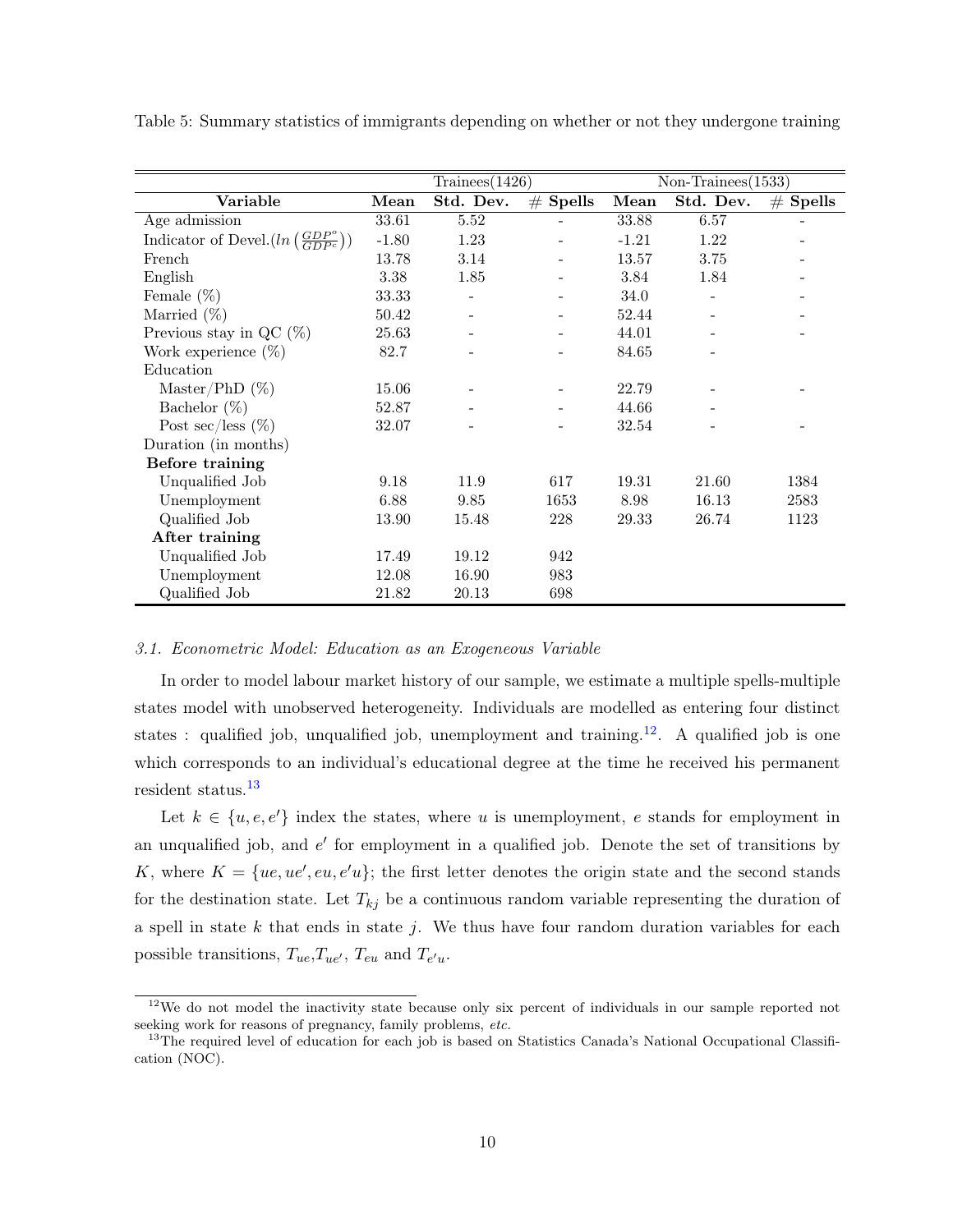The density function of  $T_{jk}$  for a completed spell is defined as follows

$$
f_{jk}(t) = \lambda_{jk}(t) \times S_{jk}(t) \times S_{jh}(t), j \neq k \quad and \quad j \neq h
$$
 (1)

and, j, k, h = u, e, e', where  $\lambda_{jk}$  and  $S_{jk}$  are respectively the hazard function and survival function of the exit from state j to state k. We can write  $f_{jk}(\cdot)$  conditional on individual-specific characteristics at time  $t$ , that is,

$$
f_{jk}(t|X_1, X_2(t)) = \lambda_{jk}(t|X_1, X_2(t)) \times \exp(-\int_0^t \lambda_{jk}(\tau|X_1, X_2(t))d\tau)
$$
  
 
$$
\times \exp(-\int_0^t \lambda_{jh}(\tau|X_1, X_2(t))d\tau),
$$
 (2)

 $j \neq k$  and  $j \neq h$ . Here,  $\lambda_{jk}(t|X_1, X_2(t))$  is the probability of moving from state j to state k after t, conditional on not having left for either states  $k$  and  $h$  prior time  $t$  and conditional on the fixed  $(X_1)$  and time varying  $(X_2(t))$  individual characteristics.

The above specification must be modified to account for right censoring. In our data, every last spell is right censored at the time of the survey. The density function thus becomes:

$$
f_{jk}(t|X_1, X_2(t)) = \exp(-\int_0^t \lambda_{jk}(\tau|X_1, X_2(t))d\tau) \times \exp(-\int_0^t \lambda_{jh}(\tau|X_1, X_2(t))d\tau).
$$

The likelihood function of a complete work history composed of  $K_i$  spells is given by,

$$
L_i(t_s; s = 1, \dots, K_i | X_1, X_2(t_s)) = \prod_{s=1}^{K_i} f_{j_s k_s}(t_s | X_1, X_2(t))
$$
\n(3)

<span id="page-13-0"></span>
$$
= \prod_{s=1}^{K_i} [\lambda_{j_s k_s}(t_s|X_1, X_2(t_s))]^{1-c_{i_s}}
$$
\n(4)

$$
\times \exp(-\int_0^{t_s} \lambda_{j_s k_s}(\tau | X_1, X_2(t_s)) d\tau)
$$

$$
\times \exp(-\int_0^{t_s} \lambda_{j_s h_s}(\tau | X_1, X_2(t_s)) d\tau),
$$

where,  $c_{i_s} =$  $\int$ 1 if spell  $s$  is right censored 0 Otherwise.

To illustrate, we can write the likelihood function of individual A in Figure [2.](#page-11-0) He experiences three spells, starting with unemployment, and transiting successively into an unqualified job and then into another unemployment spell. The joint probability density for this hypothetical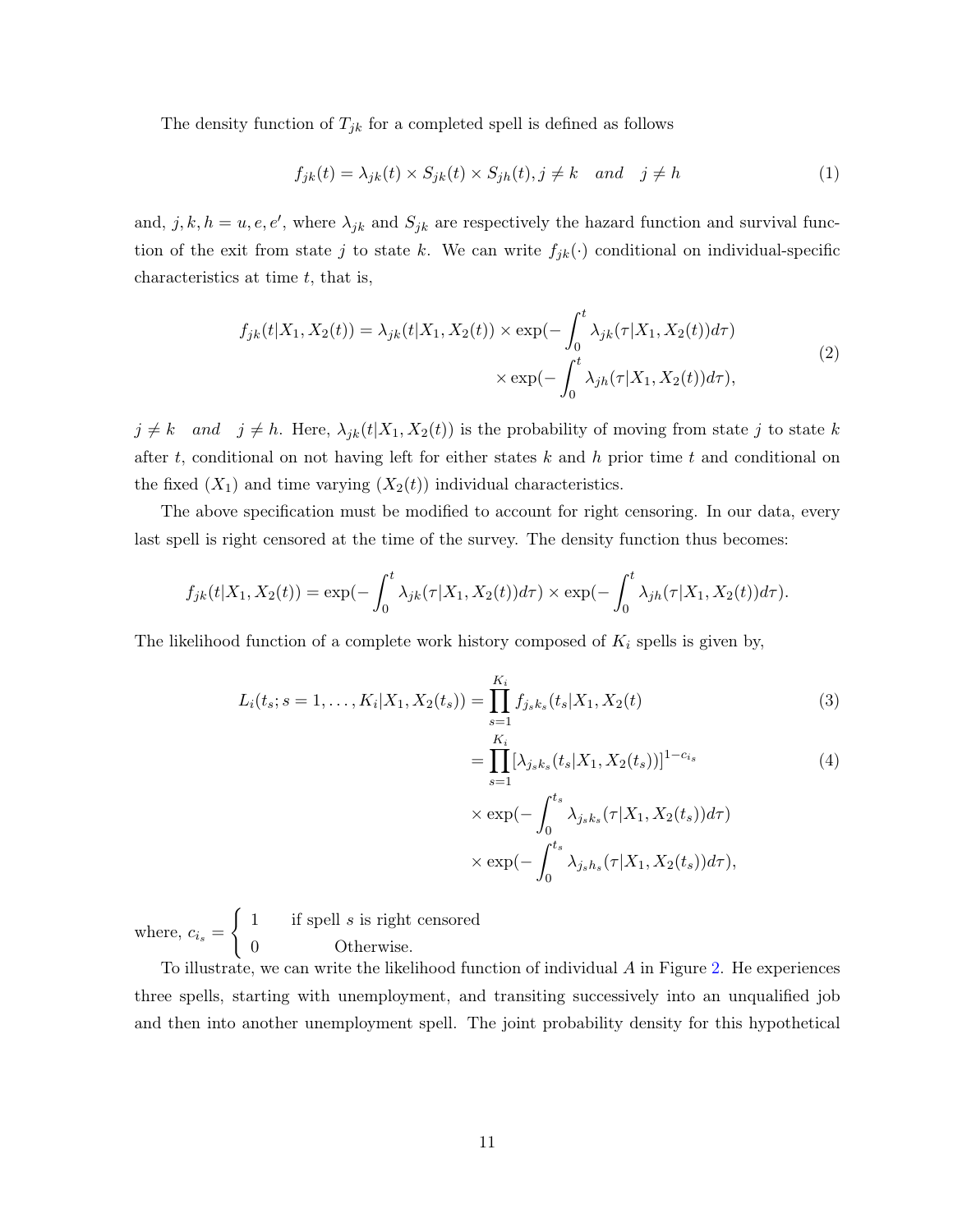individual is given by,

$$
L(t|X(t)) = \lambda_{ue}(t_u|X_1, X_2(t_u)) \times \exp\left(-\int_0^{t_u} \lambda_{ue}(\tau|X_1, X_2(t_u))d\tau\right) \times
$$

$$
\exp\left(-\int_0^{t_u} \lambda_{ue'}(\tau|X_1, X_2(t_u))d\tau\right) \times \lambda_{eu}(t_e|X_1, X_2(t_e)) \times
$$

$$
\exp\left(-\int_0^{t_e} \lambda_{eu}(\tau|X_1, X_2(t_e))d\tau\right) \times \exp\left(-\int_0^{t_u} \lambda_{ue}(\tau|X_1, X_2(t_u))d\tau\right) \times
$$

$$
\exp\left(-\int_0^{t_u} \lambda_{ue'}(\tau|X_1, X_2(t_u))d\tau\right).
$$

Each line represents the density of the duration in each state; as the last state is right-censored, the duration density is equal to the probability that this hypothetical individual remains in state  $u$ .

The likelihood function for the entire sample is as follows:

$$
L(t_n; n = 1, \dots, K | X_1, X_2(t_n)) = \prod_{i=1}^N L_i(t_s; s = 1, \dots, K_i | X_1, X_2(t_s)),
$$
\n<sup>(5)</sup>

with  $K = \sum_{i=1}^{N} K_i$  and where N corresponds to the number of individuals and  $K_i$ , the total number of spells for individual i.

#### 3.2. Education as an Endogenous Choice

To the extent enrolling in some form of training is endogenous to the labour market status, it is necessary to modify the econometric specification accordingly. The endogeneity may arise from unobserved variables which are linked to the duration of unemployment and employment spells as well as the probability of being in a qualified or unqualified job.

In this framework, we must distinguish between four distinct states. The set of potential transitions includes the following nine possibilities,  $K = \{eu, er, ue, ue', ur, e'u, ru, re, re'\},$  where r stands for training. The conditional density of moving from state j to state  $k$  at  $t$  is given by,

<span id="page-14-0"></span>
$$
f_{jk}(t|X_1, X_2(t)) = \lambda_{jk}(t|X_1, X_2(t)) \times \prod_{k \neq j} \exp\left(-\int_0^t \lambda_{jk}(\tau|X_1, X_2(t))d\tau\right),\tag{6}
$$

with  $j, k = u, e, e', r$ . The interpretation of the hazard function is the same as in the previous section. The likelihood for each individual is obtained by replacing the expression of density in equation  $(6)$  into equation  $(3)$ .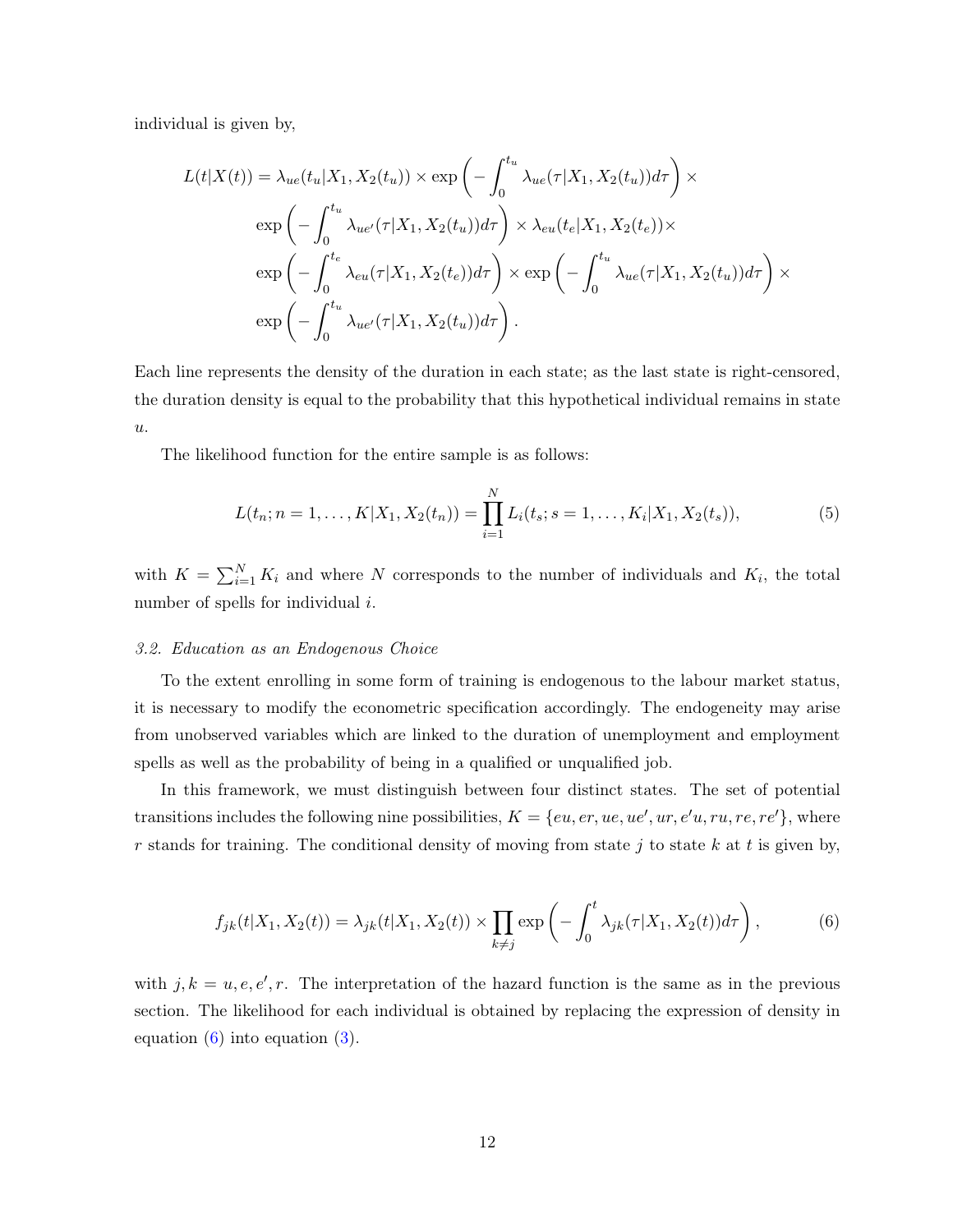#### <span id="page-15-4"></span><span id="page-15-0"></span>3.3. Functional Form Specification

In the literature, several probability density functions are customarily used to write the hazard function. Based on non-parametric analyses, both the Weibull and the log-logistic functional forms appear appropriate to our needs. However, in order to test the robustness of estimated parameters with respect to the functional form, we also estimate the model using a log-logistic density function.

The hazard function of transiting from state j to state k can be written as follows:<sup>[14](#page-15-1)</sup>

Weibull Distribution : 
$$
\lambda_{jk}(t|X_1, X_2(t)) = \alpha_j t^{(\alpha_j - 1)} \exp\left[X_1 \beta_{jk} + X_2(t)\gamma_{jk}\right]
$$
  
Log Logistic Distribution : 
$$
\lambda_{jk}(t|X_1, X_2(t)) = \frac{\alpha_j t^{(\alpha_j - 1)} \exp\left[X_1 \beta_{jk} + X_2(t)\gamma_{jk}\right]}{1 + t^{\alpha_j} \exp\left[X_1 \beta_{jk} + X_2(t)\gamma_{jk}\right]}
$$

where  $\beta_{ik}$  is the parameter of time invariant variables, which is allowed to vary across transitions. For instance, we allow the effect of the training status (dummy variable) to be different when an individual moves from unemployment to a qualified job and when he moves from unemployment to employment in an unqualified job. The vector  $\gamma_{ik}$  captures the effect of the time-varying covariates. Furthermore, we assume that the shape parameter,  $\alpha_j$  is origin-specific only.<sup>[15](#page-15-2)</sup>

On the other hand, for the probability of employment or training after experiencing an unemployment spell, we assume that the shape parameter is different regarding the destination state. In the job search literature, the probability of employment depends on the probability of receiving an offer and the probability of accepting an offer, which in turn depends on the reservation wage. As shown in Section [2,](#page-5-0) few individuals get a qualified job after experiencing an unqualified job and *vice versa*. Thus we suspect that the parameter  $\alpha$  will differ according on whether an individual moves from unemployment to a qualified job or to an unqualified one. This is also in line with the job search theory which stipulates that employers rely on the employment record as a signal of potential productivity [\(Lynch,](#page-29-5) [1986\)](#page-29-5).

#### 3.4. Accounting for Human Capital Quality

Previous studies have show that human capital quality explains a significant part of wage gap and employment history among immigrants. Following this literature, we proxy the human capital quality by the relative Gross Domestic Product (GDP) of the home country to that of the Canadian GDP.<sup>[16](#page-15-3)</sup> Let  $HCQ_i$  stand for Human capital quality of immigrant i, and  $GDP_i$ 

<span id="page-15-2"></span><span id="page-15-1"></span> $14$ For simplicity, the subscript for spells are omitted since only origin and destination states matter here.

<sup>&</sup>lt;sup>15</sup>A value of  $\alpha_j < 1$  indicates that the failure rate decreases over time. This is often referred to as "duration dependance" in the literature. A value of  $\alpha_i = 1$  indicates that the failure rate is constant over time. The Weibull distribution thus reduces to an exponential distribution. Finally, a value of  $\alpha_j > 1$  indicates that the failure rate increases with time.

<span id="page-15-3"></span> $16$ In the literature, it has been found that the immigrants' human capital quality is closely related to the level of development of the country of origin.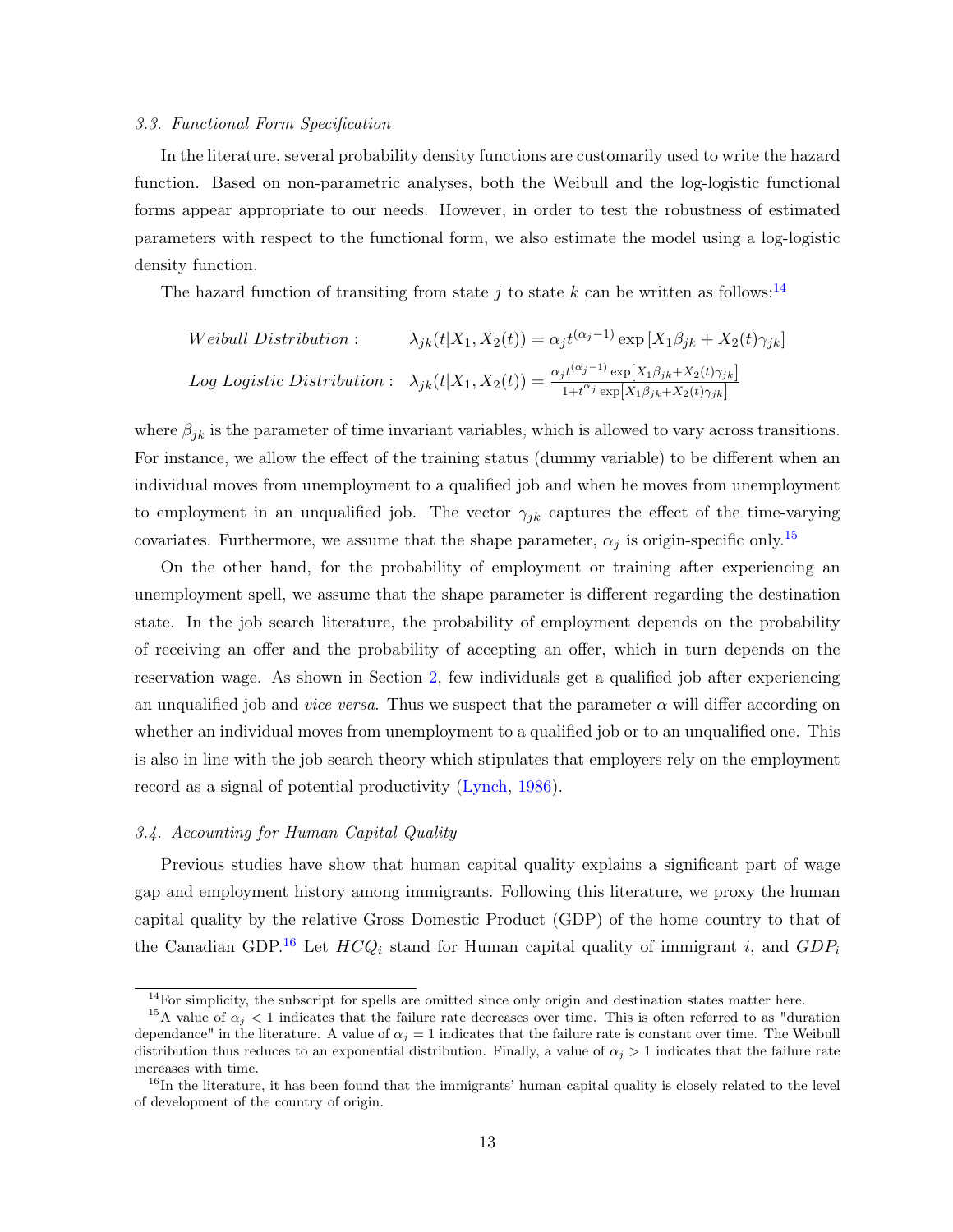<span id="page-16-3"></span>be the per capita GDP of the country where he obtained his highest diploma before getting his permanent residence status in Canada. Likewise, let  $GDP_{CAN}$  represent the GDP per capita of Canada. Our indicator is giving  $by<sup>17</sup>$  $by<sup>17</sup>$  $by<sup>17</sup>$ :

$$
H C Q_i = \ln \left( \frac{G D P_i}{G D P_{CAN}} \right). \tag{7}
$$

 $HCQ_i$  is negative whenever the highest diploma was obtained in a country with lower level of development than Canada and positive otherwise. It is equal to zero for immigrants who have got their highest degree in Quebec and, therefore were already in Quebec before getting permanent resident status. In our sample, roughly 6% of immigrants obtained their highest degree in Quebec.

We introduce this variable as time-invariant and we try to measure its effect in two ways. First, we measure its direct and indirect effect on labour mobility. The indirect effect runs through the level of education. Secondly, we investigate to what extent the effect of foreigneducation could change regarding the level of  $HCQ$ . Formally, the total effect of HCQ, denoted  $\Lambda_{H CQ}^{i,HCQ}$ , is given by <sup>[18](#page-16-1)</sup>:

$$
\Lambda^{i,HCQ}_{jk} = \beta^{hcq,d}_{jk} H C Q_i + \beta^{hcq,id}_{jk} H C Q_i \times S = H C Q_i (\beta^d_{jk} + \beta^{hcq,id}_{jk} \times S),
$$

with S standing for the level of education and the total effect of Education, denoted  $\Upsilon^{s,i}_{jk}$  is given by:

$$
\Upsilon_{jk}^{s,i} = S_i(\beta_{jk}^{s,d} + \beta_{jk}^{s,id} * H C Q_i).
$$

 $\beta_{jk}^{s,id}$  measures the effect of education in terms of quality whereas  $\beta_{jk}^{s,d}$  captures the effect in terms of the level of education when an individual moves from state j to state k. If  $\beta_{jk}^{s,d}$  and  $\beta_{jk}^{s,d}$  have the same sign, it implies that the HCQ reduces the effect of the level of education since the log(HCQ) is negative for 90% of immigrants.

#### <span id="page-16-4"></span>3.5. Allowing for Unobserved Heterogeneity

As mentioned previously, it is important to take into account the unobserved heterogeneity among immigrants. [Heckman and Singer](#page-28-4) [\(1984\)](#page-28-4) stresses that a wrongly specified functional form for the unobserved heterogeneity could seriously bias the parameter estimates. To overcome this issue, the unobserved heterogeneity is modelled as a weighted mixture of iid standard normal random variates.<sup>[19](#page-16-2)</sup> Hence, let  $\omega_j$  represents the unobserved heterogeneity specific to state j. In

<span id="page-16-0"></span> $17$ GDP per capita for each country are drawn from World Bank data base.

<span id="page-16-1"></span> $^{18}$ The subscripts  $d$  and  $id$  stand for direct and indirect effects, respectively.

<span id="page-16-2"></span> $19$ Identification issues may arise when there are too many mass points, as show by [Baker and Melino](#page-27-8) [\(2000\)](#page-27-8).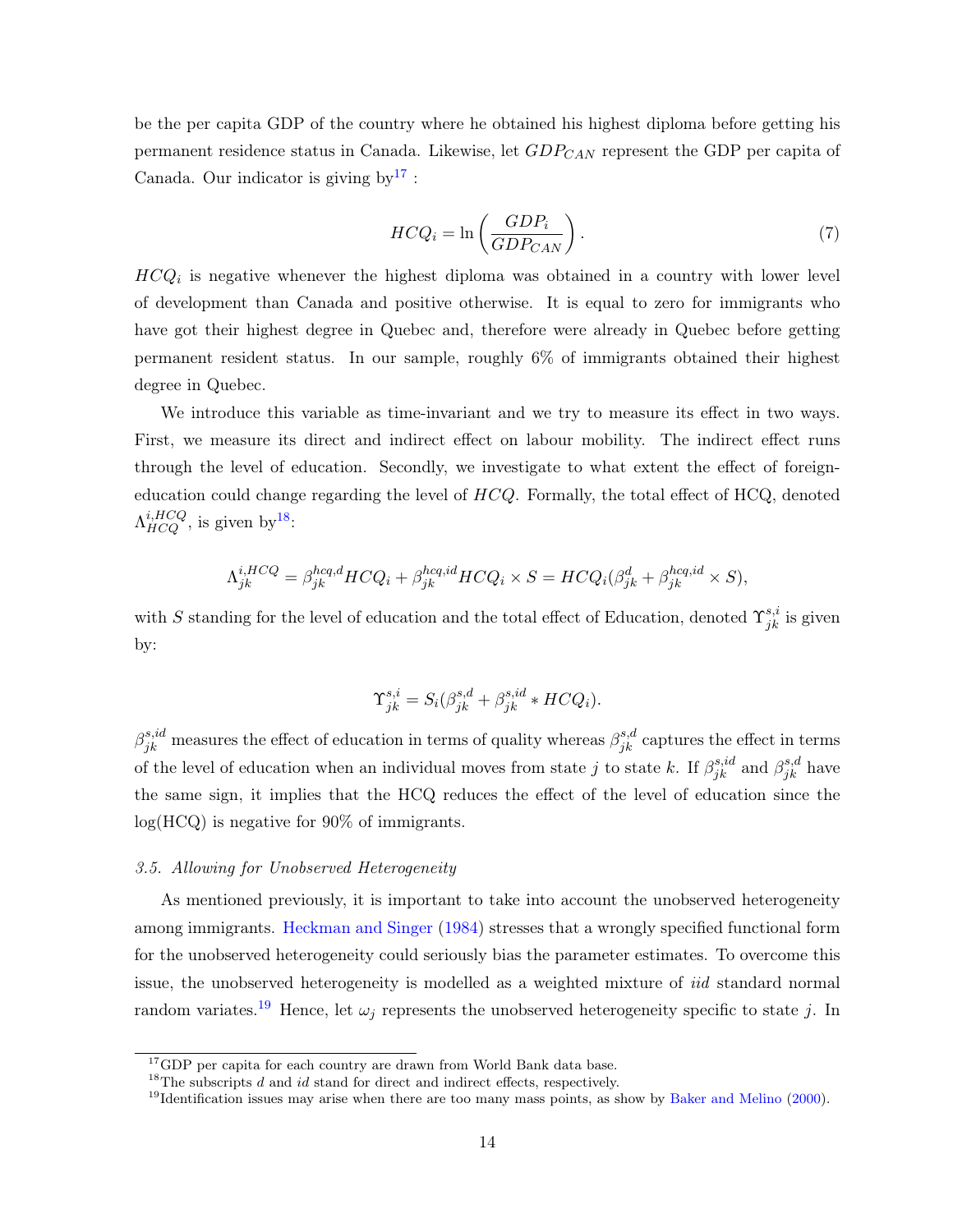<span id="page-17-3"></span>this setting, we assume that  $\omega_i$  may be written as

<span id="page-17-1"></span>
$$
\omega_j = \phi_j \xi_1 + \psi_j \xi_2 \tag{8}
$$

where  $\xi_1$  and  $\xi_2$  are drawn from a standard normal distribution. To insure the model is identified, we impose a minimal set of restrictions on the loading factors, namely that  $\psi_e = 1$  and  $\phi_j = 1$ ,  $\forall j \in \{u, e', r\}.$ 

The hazard rate and the likelihood function for an individual  $i$  are then given by:

$$
\lambda_{jk}(t|X_1, X_2(t), \omega_j) = \alpha_j t^{\alpha_j - 1} \exp\left[X_1 \beta_{jk} + X_2(t)\gamma_{jk} + \omega_j\right]
$$

$$
\widehat{L}_i = \frac{1}{M} \sum_{m=1}^M L_i(t|X_1, X_2(t), \omega_{jm})
$$

where  $L_i(\cdot)$  is the contribution of individual i to the total likelihood and is defined as previously. Finally, the total log-likelihood that we will maximize is defined as follow:

$$
\widehat{\log L} = \sum_{i=1}^{N} \log \left[ \frac{1}{M} \sum_{m=1}^{M} L_i(t|X_1, X_2(t), \omega_{jm}) \right]
$$
(9)

M is the size of vector  $\xi_1$  and  $\xi_2$ . The maximization of the simulated likelihood function yields consistent and efficient parameter estimates whenever  $\frac{\sqrt{N}}{M} \longrightarrow 0$  when  $N \longrightarrow \infty$  and  $H \longrightarrow \infty$ (see [Gouriéroux and Monfort](#page-28-5) [\(1996,](#page-28-5) [1991\)](#page-28-6); [Brouillette and Lacroix](#page-27-9) [\(2011\)](#page-27-9)). Although convergence is achieved when  $M \geq 20$ , we have chosen to set  $M = 100$ . In this setting the correlation between states j and k is given by:  $20$ 

<span id="page-17-2"></span>
$$
Corr(\omega_j, \omega_k) = \frac{\phi_j \phi_k + \psi_j \psi_k}{\sqrt{\left(\phi_j^2 + \psi_j^2\right) \left(\phi_k^2 + \psi_k^2\right)}}
$$
(10)

#### 3.6. Expected Duration and Instantaneous Probability

The sign of the parameter estimates indicates how the hazard function varies relative to a marginal change in a given variable. The interpretation of the size of the parameter is much more difficult to assess. These are best understood if we translate them into their marginal effect on the expected duration in a given state. By computing the expected duration in different states, we can then estimate the expected proportion of time an individual spends, conditional on his characteristics, in each state over a given period of time.

<span id="page-17-0"></span> $20$ The results using a fully non-parametric distribution function are available upon request. The main differences from our preferred specification are twofold: (1) Age do not affect the hazard rate while it does in the simulated likelihood and (2) the shape parameters,  $\alpha$ , all tend to be lower.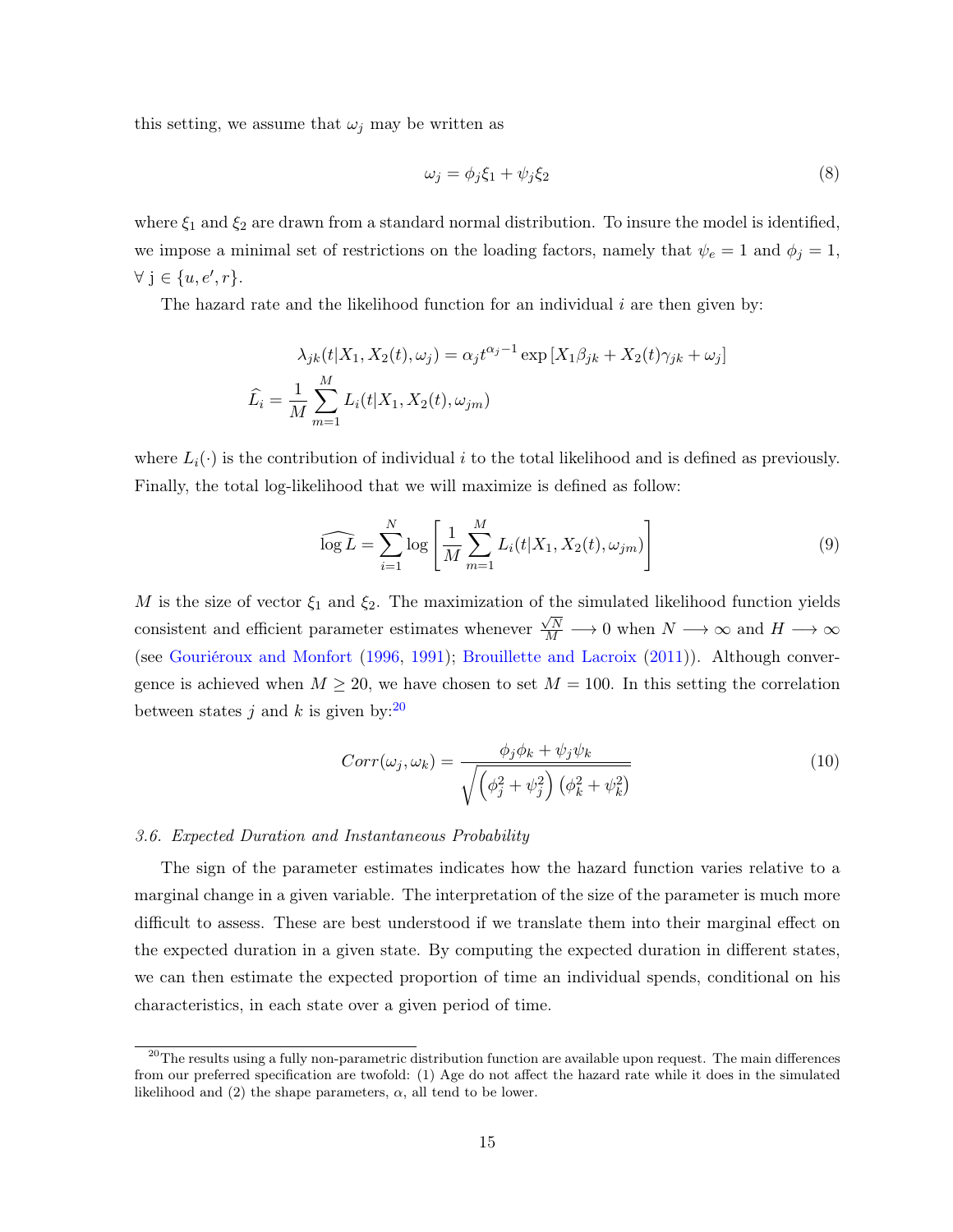Let  $ED_j$  be the expected duration in state j conditional on individual characteristics:

<span id="page-18-3"></span>
$$
ED_j = \frac{1}{M} \sum_{m=1}^{M} \times \int_0^{\infty} \tau f_j(\tau | X_1, X_2(t); \omega_{jm}) d\tau,
$$
\n(11)

where  $f_j(\cdot)$  is the density of the random duration variable in state j, conditional on individual characteristics,  $X_1, X_2(t)$ , when the destination state is unknown. Up to now, we have relied on the density function  $f_{jk}(\cdot)$  rather than  $f_j(\cdot)$ . We must derive the density function  $f_j(\cdot)$  from the densities  $f_{jk}(\cdot)$ ,  $j, k = u, e, e, r$  and  $j \neq k$ . This can be achieved as follows:

$$
f_j(\iota_j | X_1, X_2(t), \omega_{jm}) = \frac{1}{M} \sum_{m=1}^{M} \sum_{\begin{array}{c} h \in \{u, e, e', r\} \\ h, l, k \neq j \end{array}} f_{jh}(\iota_j | X_1, X_2(t), \omega_{jm}),
$$

with  $\iota_j = \min_h(T_{kh}), h \in \{u, e, e', r\}, h \neq k$ .

As mentioned above, the expected duration is a relevant statistics since we can compute it for each state despite the fact that a given individual may not as yet spent time in a specific one.

Furthermore, it could be interesting to compute the instantaneous probability that an indi-vidual be observed in a particular state since landing (as in Figure [1\)](#page-10-0). Let  $D_j(t)$  be a dummy variable equal to 1 if the individual is in state j at time t and zero otherwise. The probability that an individual occupies a state j at time t is equal to the probability that at time  $t-\delta t$  he is already in state j and does not move to another state in  $\delta t$  periods of time, plus the probability that he is in state h,  $h \neq j$  at time  $t - \delta t$  and moves from h to j during the period of time  $\delta t$ . Formally,  $P(D_i(t) = 1)$  is given by<sup>[21](#page-18-1)</sup>

<span id="page-18-4"></span>
$$
P(D_j(t) = 1) = P(D_j(t - \delta t) = 1) \times \sum_{h \in \{u, e, e', r\}, h \neq j} (1 - \lambda_{jh}(t)\partial t) + \sum_{h \in \{u, e, e', r\}, h \neq j} P(D_h(t - \delta t) = 1) \times \lambda_{hj}(t)\partial t.
$$
\n
$$
(12)
$$

To compute the instantaneous probability of each state we need to solve this first-order system of equations for  $t.^{22}$  $t.^{22}$  $t.^{22}$ 

#### <span id="page-18-0"></span>4. Estimation Results and Discussion

As mentioned above, we estimate two versions of the econometric model. The first one treats education as exogenous while the second treats it as endogenous. The model is estimated using

<span id="page-18-1"></span> $21$  For simplicity, the conditioning on observed individual characteristics is omitted.

<span id="page-18-2"></span> $22$ See [Appendix A](#page-30-0) for the details of the derivation.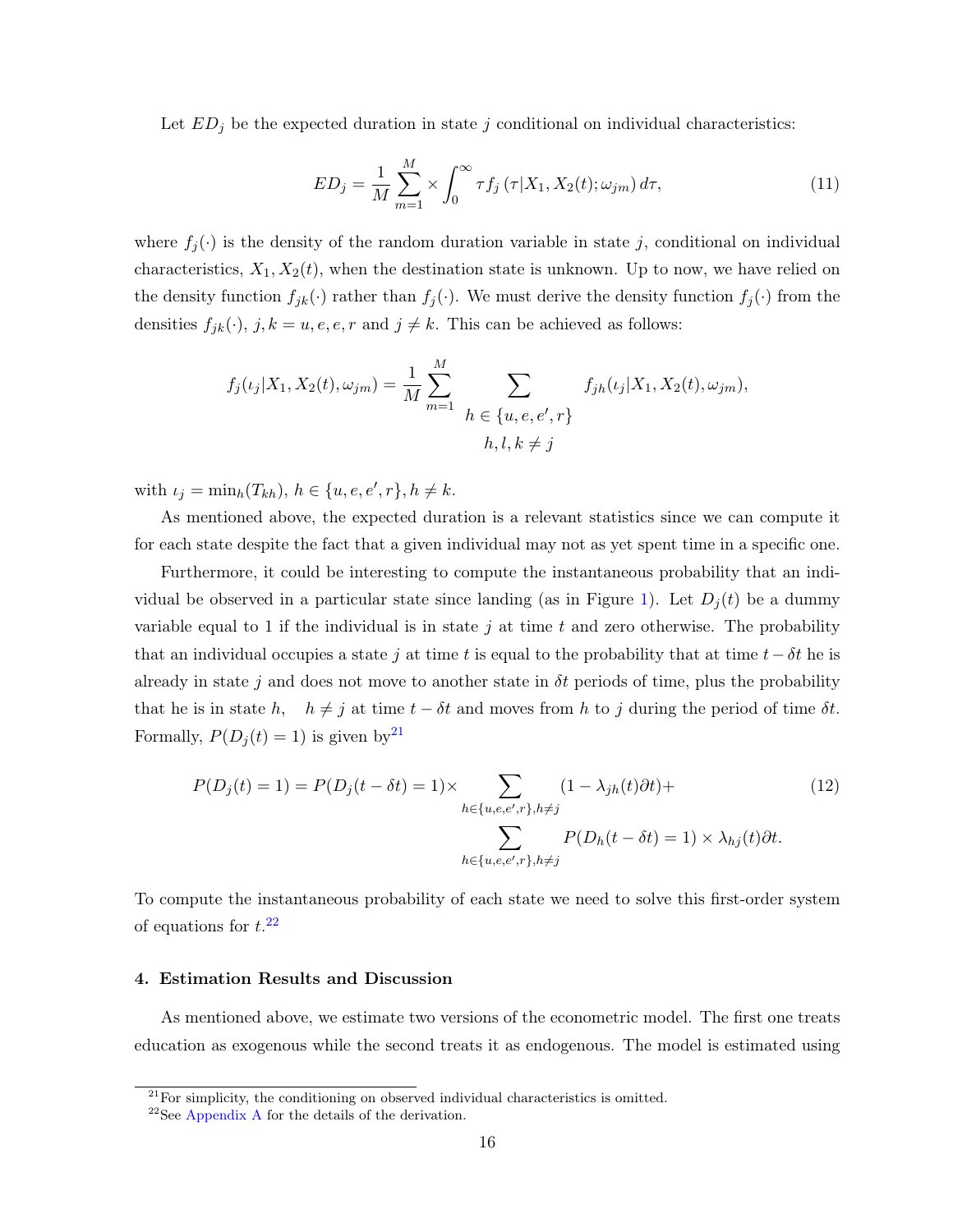both a Weibull and a Log-logistic specifications. For the sake of brevity only the results based on the Weibull specification are reported in the paper. $^{23}$  $^{23}$  $^{23}$ 

#### 4.1. Education as an Exogenous variable

Table [6](#page-20-0) reports the parameter estimates when education is treated as exogenous. We define QC-Education as a dummy variable that equals one if at any time since landing an individual attended school on a full-time basis. A number of interesting results emerge from the table. According to the parameter estimates, being educated in Quebec appears to have positive effects on labour market outcomes as it negatively impacts the transition rates into unemployment and out of employment. The new selection grid of 1996 has no impact on most transitions, save for the fact that it appears to have hastened the transition from unqualified employment into unemployment. Female immigrants are less likely to transit into employment (qualified or not) and thus spend more time unemployed than males.

Other results worthy of mention include all human capital variables. Having a foreign Master's or a PhD diploma, relative to a secondary degree, increases the duration of unemployment spells prior to obtaining a qualified job. On the other hand, the duration of qualified jobs, conditional on holding one, is longer for these highly qualified workers. Holding a bachelor degree has mixed effects on the labour market transitions. Although unqualified jobs tend to last longer, access to a qualified job is difficult for these workers. It is as if employers deem these workers as overqualified and are reluctant to offer them employment opportunities in line with their abilities. Having a high fluency score in French positively affects the transitions into employment. On the other hand, a high fluency score in English favours the transitions from unemployment into qualified jobs. Married immigrants experience longer employment spells, both qualified and unqualified.

<span id="page-19-0"></span><sup>&</sup>lt;sup>23</sup>The results of the Log-logistics specification are available upon request.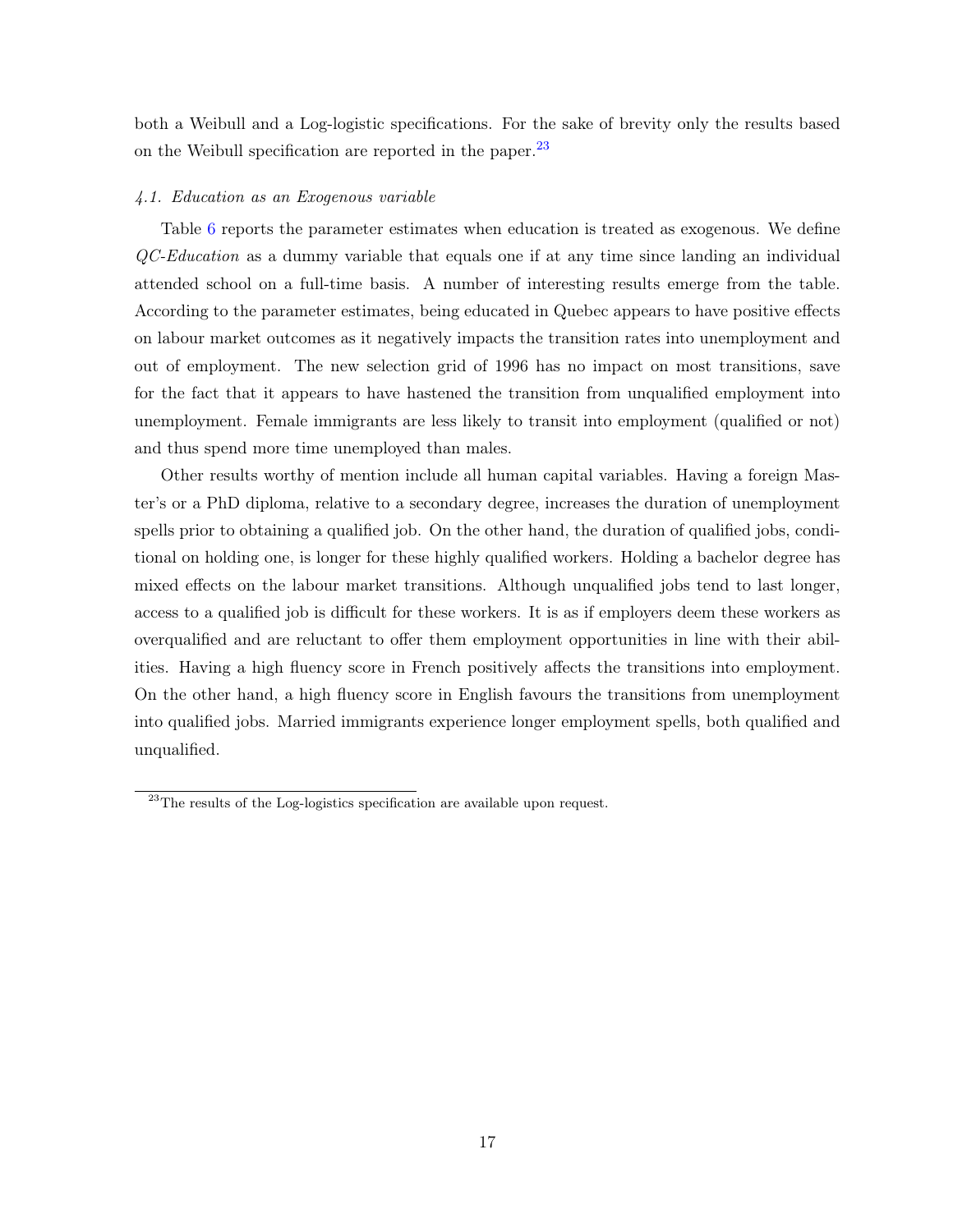<span id="page-20-0"></span>

| Hazard functions                | $\lambda_{eu}$     | $\lambda_{ue}$   | $\lambda_{ue'}$      | $\lambda_{e'\underline{u}}$ |  |
|---------------------------------|--------------------|------------------|----------------------|-----------------------------|--|
| QC-education                    | $-0.60***$         | $0.25***$        | $0.62***$            | $0.14^{\dagger}$            |  |
| 1996-Grid Reform                | $0.39**$           | 0.10             | 0.17                 | 0.23                        |  |
| Female                          | $-0.04$            | $-0.27***$       | $-0.20**$            | $-0.04$                     |  |
| Foreign Education               |                    |                  |                      |                             |  |
| Master or PhD                   | $-0.12$            | $-0.05$          | $-0.52***$           | $-0.29*$                    |  |
| Bachelor                        | $-0.31***$         | 0.07             | $-0.78*$             | $-0.07$                     |  |
| Fluency Score - French          | 0.01               | $0.03**$         | $0.04***$            | $0.02^{\dagger}$            |  |
| Fluency Score - English         | $-0.03$            | $-0.002$         | $0.09***$            | $0.02\,$                    |  |
| Married                         | $-0.16*$           | $-0.09$          | 0.11                 | $-0.16^{\dagger}$           |  |
| <b>HCQ</b>                      | 0.04               | $0.12***$        | $0.26***$            | $-0.05$                     |  |
| $H C Q \times$ Master or PhD    | $-0.11$            | $-0.06$          | $-0.19*$             | $-0.08$                     |  |
| $H C Q \times B$ achelor        | $-0.07$            | $-0.11*$         | $-0.05$              | $0.07\,$                    |  |
| Age at admission                | $-0.15***$         | $-0.11***$       | $-0.14***$           | $-0.22***$                  |  |
| (Age at admission) <sup>2</sup> | $0.002***$         | $0.001***$       | $0.002***$           | $0.003***$                  |  |
| Previous stay                   | $-0.24**$          | $-0.41***$       | $0.28***$            | $-0.53***$                  |  |
| Experience                      | $-0.17$            | 0.06             | $0.31***$            | $-0.15$                     |  |
| Landing Year(2002)              |                    |                  |                      |                             |  |
| 2003                            |                    | $0.24*$          | 0.06                 |                             |  |
| 2004                            |                    | $0.33**$         | 0.13                 |                             |  |
| 2005                            |                    | $0.17^{\dagger}$ | $-0.0$               |                             |  |
| 2006                            |                    | 0.13             | $-0.17$              |                             |  |
| 2007                            |                    | $0.19*$          | $-0.01$              |                             |  |
| 2008                            |                    | $0.21^{\dagger}$ | $-0.08$              |                             |  |
| 2009                            |                    | 0.16             | $-0.39*$             |                             |  |
|                                 |                    |                  | Ancillary Parameters |                             |  |
| $\alpha$ (Shape parameter)      | $0.86***$          | $0.67***$        | $0.67***$            | $0.86***$                   |  |
| $\phi_e$                        |                    |                  | $-0.23**$            |                             |  |
| $\psi_u$                        |                    |                  | $0.15^{\ast\ast}$    |                             |  |
| $\psi_e'$                       | $-0.42***$         |                  |                      |                             |  |
|                                 | Correlation Matrix |                  |                      |                             |  |
|                                 |                    | $\omega_e$       | $\omega_u$           | $\omega_e'$                 |  |
|                                 | $\omega_e$         |                  | $-0.075$             | $-0.585$                    |  |
|                                 | $\omega_u$         | $-0.075$         |                      | 0.853                       |  |
|                                 | $\omega_e'$        | $-0.585$         | 0.853                |                             |  |

Table 6: Parameter Estimates: Exogenous Education

 $\frac{1}{p}$   $p$  < 0.1,  $\frac{*}{p}$   $<$  0.05,  $\frac{**}{p}$   $<$  0.01,  $\frac{***}{p}$   $<$  0.001

Conditioning on the quality of foreign education (HCQ) yields interesting results. Indeed, immigrants originating from high-income countries (relative to Canada) have shorter unemployment spells and faster transition into qualified and unqualified jobs. On the other hand, the relative level of development has no impact on the duration of employment spells. Having experienced a previous stay in the province is perhaps the main factor that explains the dynamics of the labour market transitions. Indeed, this variable alone is responsible longer employment spells, both qualified and unqualified, but also longer and shorter unemployment spells that end in unqualified and qualified jobs, respectively.

Recall that the shape parameter,  $\alpha_j$ , indicates how the hazard rate in state j varies with the duration. The parameter estimates reported in Table [6](#page-20-0) are all below one which implies negative duration dependence. In other words, the longer one remains in a given state the less likely he/she will exit the state. More interestingly, the parameters that govern the unobserved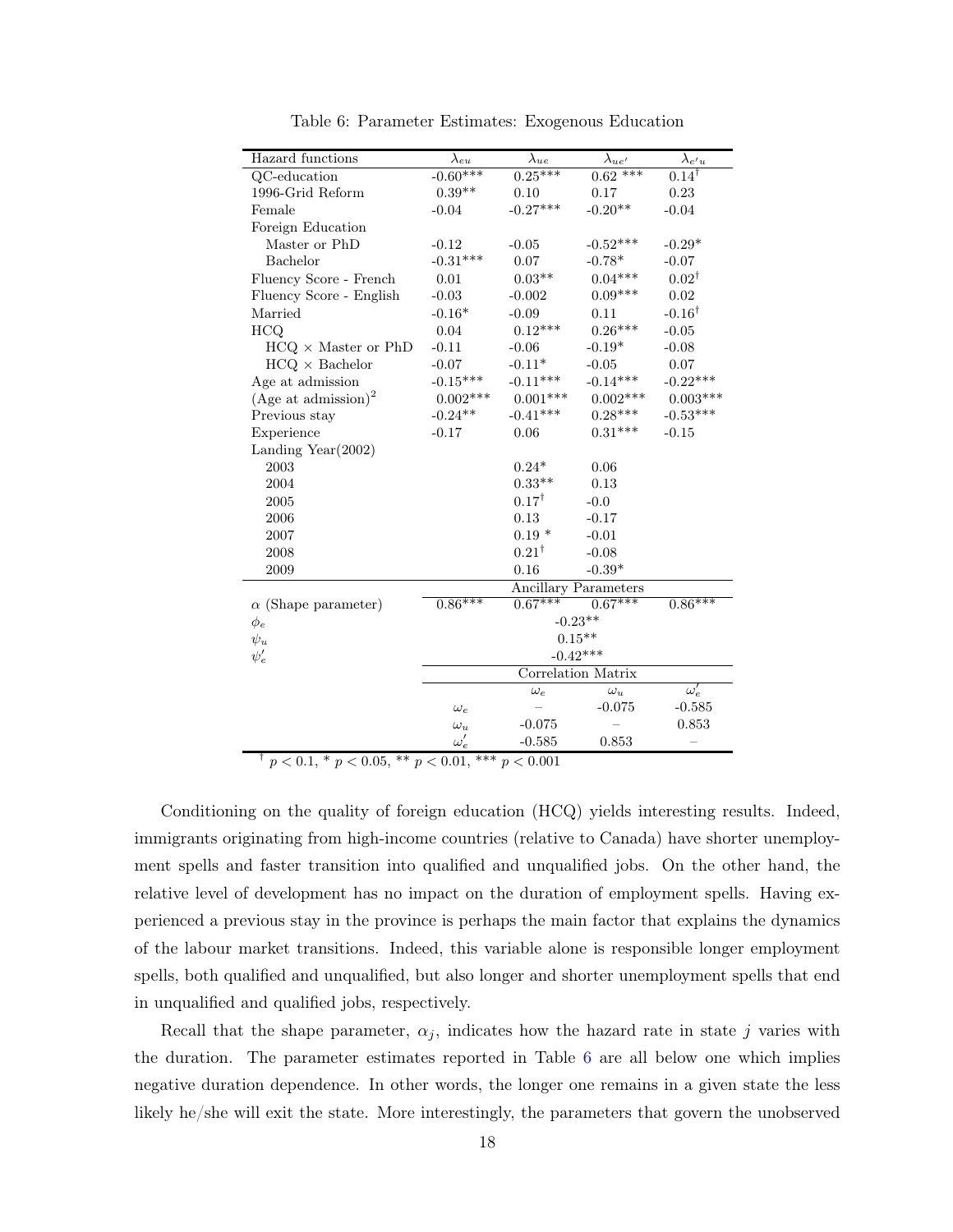heterogeneity are all statistically significant (see equation  $(8)$ ). These can be expressed in terms of correlation between labour market states (equation  $(10)$ ). According to the table, individuals who experiment short unqualified jobs tend to have long qualified job spells. Likewise, those who experiment short unemployment spells have shorter than average qualified job spells, but slightly longer than average unqualified job spells (although the correlation is relatively weak in the latter case.) These results suggest that those who transit across the two employment states may have different unobserved characteristics.

#### 4.2. Endogenous Education

Table [7](#page-23-0) reports the parameter estimates of a model in which education is a separate state. Its endogeneity is captured through the correlations with the alternative states. The table is set-up in a similar fashion to Table [6](#page-20-0) except for addition of two variables:

- 1.  $QC$ -Education<sub>1</sub> is a dummy variable equal to one if a domestic diploma was granted just prior to the current spell.
- 2. QC-Education<sub>2</sub> is similarly defined as QC-Education<sub>1</sub> but is equal to one if a domestic diploma was granted at least two spells prior to the current one.

A comparison between Tables [6](#page-20-0) and [7](#page-23-0) underlines the importance of treating domestic education as a choice variable. To begin with, obtaining a diploma in the near past  $(QC\text{-}Eduction_1)$ is now associated with much longer employment and unemployment spells. This is not surprising given that those who invest in domestic education do so soon upon landing. They thus have little work experience and must face the usual school-to-work transition hurdles. Those who elect not to invest in domestic education have gone through many more transitions on the labour market and have thus accumulated more experience. Fortunately, the beneficial effect of domestic education on employment duration does not taper off  $(QC\text{-}Education_2)$  whereas the negative impact on unemployment duration either vanishes. Distant education also tend to expedite the duration of unemployment spells prior to landing a qualified job. The impact of education is thus relatively complex and can only be ascertained by turning to numerical simulations, as in the next section. The remaining estimates of the slope parameters are qualitatively similar to those of Table [6,](#page-20-0) save for a few who gain or lose statistical significance. Note however that, contrary to the results of the previous table, a higher HCQ now translates into longer employment spells. Not surprisingly, it is also found that a higher HCQ will lead to fewer transitions into training.

Yet small changes in these parameters may have important consequences on the labour market dynamics. This is investigated below. On the other hand, all ancillary parameters witness important changes. This is to be expected from treating education as an endogenous variable. As in the exogenous specification, their impact on the dynamics will be investigated through numerical simulations.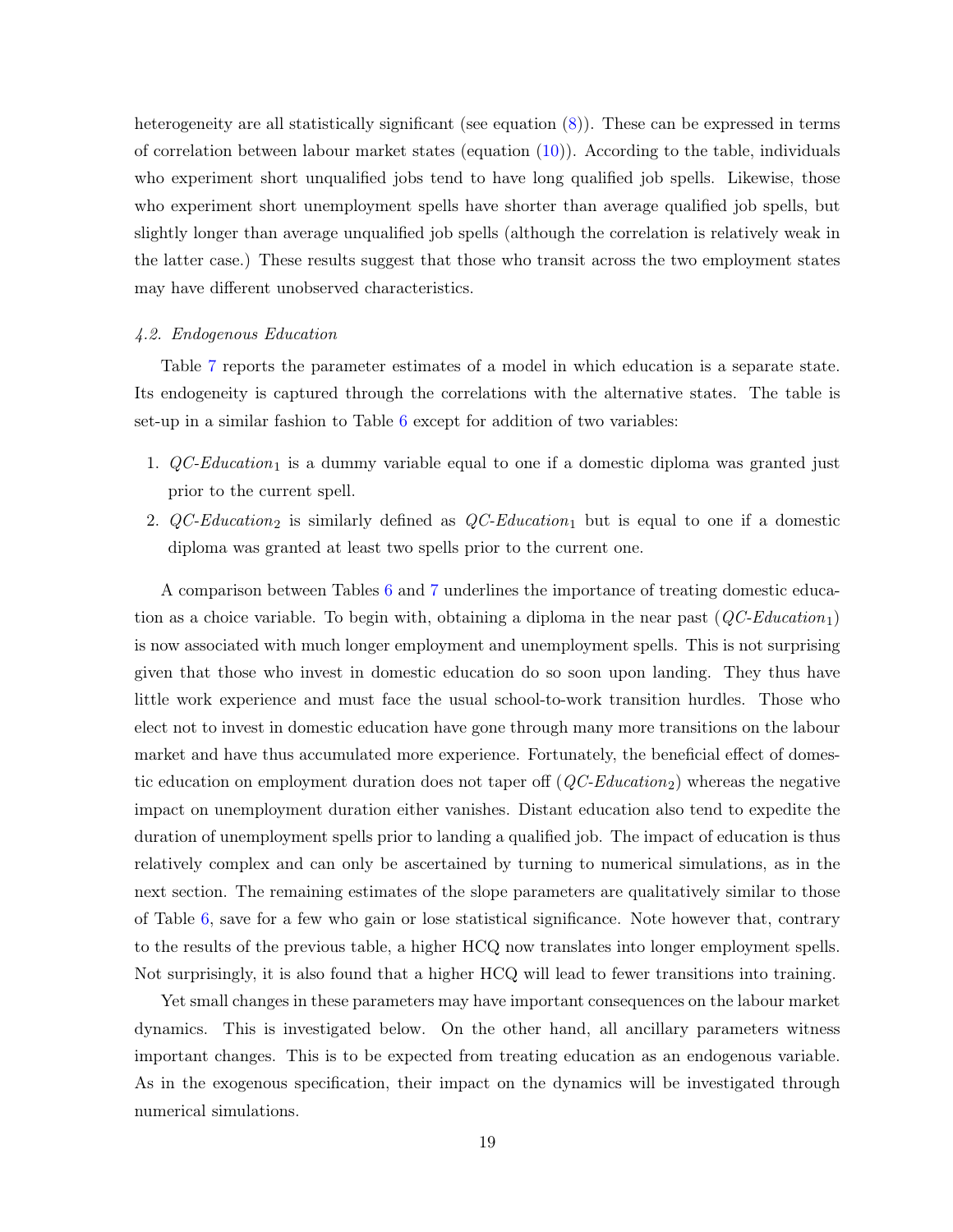Most hazard functions exhibit negative duration dependence as most the shape parameters reported in the table are below one. Interestingly, the transition rates between unemployment and schooling is constant ( $\alpha = 0.92$ ). This implies that the probability of entering formal education, conditional on being unemployed, is independent of the duration of the spell. As in Table [6,](#page-20-0) the bottom panel presents the implicit correlation coefficients between the various states considered in the model. The most noteworthy feature of the table concerns the correlations with the schooling duration  $(\omega_r)$ . Individuals with unobserved characteristics that are favourable to long unemployment spells with also have longer than average schooling durations. Likewise, those with long qualified jobs will tend to have longer than average schooling durations. This is consistent with the idea that some have frequent short spells, while other have fewer but longer spells in each state.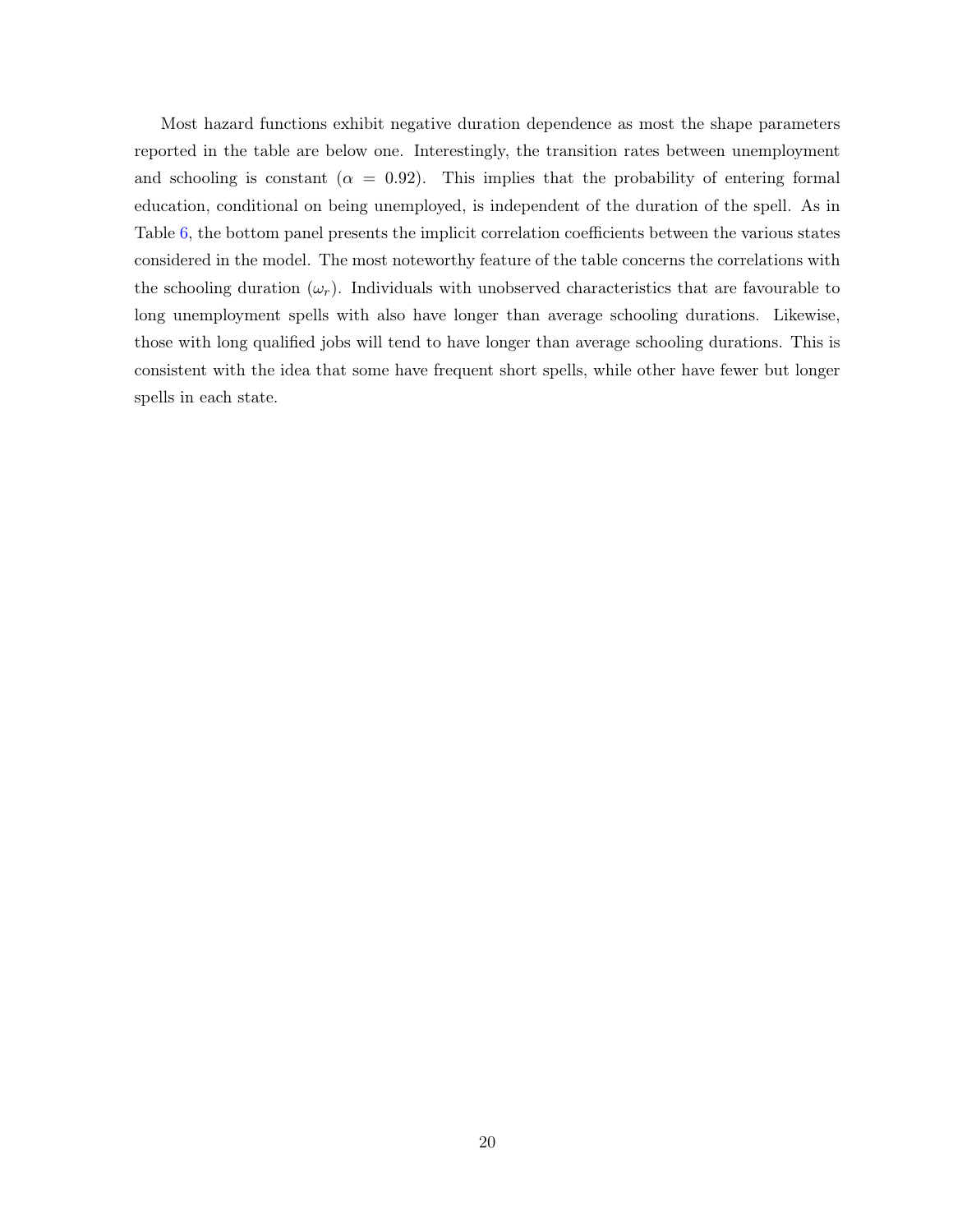<span id="page-23-0"></span>

| Hazard functions                        | $\lambda_{eu}$    | $\lambda_{er}$           | $\lambda_{ue}$ | $\lambda_{ue'}$             | $\lambda_{ur}$   | $\lambda_{e'u}$   |
|-----------------------------------------|-------------------|--------------------------|----------------|-----------------------------|------------------|-------------------|
| $QC$ -education <sub>1</sub>            | $-0.69***$        |                          | $-1.12***$     | $-1.36***$                  |                  | $-0.67***$        |
| $QC$ -education <sub>2</sub>            | $-0.71***$        |                          | $-0.11$        | $0.36***$                   |                  | $-0.53***$        |
| 1996-Grid Reform                        | $0.30^{\ast}$     | 0.37                     | 0.22           | $0.37*$                     | $-0.17$          | 0.23              |
| Female                                  | $-0.005$          | 0.041                    | $-0.23**$      | $-0.14^{\dagger}$           | $-0.25*$         | 0.09              |
| Foreign Education                       |                   |                          |                |                             |                  |                   |
| Mast-PhD                                | $-0.17$           | 0.09                     | 0.005          | $-0.53***$                  | $-0.19$          | $-0.29^{\dagger}$ |
| Bachelor                                | $-0.27^{\dagger}$ | 0.29                     | $0.15\,$       | $-0.78***$                  | $-0.10$          | $-0.15$           |
| Fluency Score - French                  | $\,0.015\,$       | 0.034                    | $0.034**$      | $0.052***$                  | $0.03^{\dagger}$ | $0.029^{\dagger}$ |
| Fluency Score - English                 | $-0.016$          | $-0.007$                 | $-0.013$       | $0.086***$                  | $-0.036$         | 0.002             |
| Married                                 | $-0.13$           | $-0.14$                  | $-0.14*$       | $0.15^\dagger$              | $-0.034$         | $-0.17$           |
| <b>HCQ</b>                              | 0.02              | $-0.22^{\dagger}$        | $0.14**$       | $0.33***$                   | $-0.02$          | $-0.11^{\dagger}$ |
| $\rm H CQ \times \rm Master\text{-}PhD$ | $-0.010$          | 0.11                     | $-0.05$        | $-0.27**$                   | $-0.09$          | $-0.04$           |
| $HCQ \times Bachelor$                   | $-0.03$           | 0.08                     | $-0.08$        | $-0.064$                    | $-0.075$         | $0.02\,$          |
| Age at admission                        | $-0.16***$        | $-0.31***$               | $-0.12***$     | $-0.15***$                  | $-0.17***$       | $-0.22***$        |
| (Age at admission) <sup>2</sup>         | $0.002***$        | $0.004***$               | $0.001***$     | $0.0017***$                 | $0.0015***$      | $0.0031***$       |
| Previous stay                           | $-0.29**$         | $-0.04$                  | $-0.40***$     | $0.32***$                   | $-0.28*$         | $-0.50***$        |
| Experience                              | $-0.06$           | $-0.24$                  | 0.06           | $0.35***$                   | 0.098            | $-0.09$           |
| Landing Year (2002)                     |                   |                          |                |                             |                  |                   |
| 2003                                    |                   |                          | $0.23*$        | $-0.09$                     |                  |                   |
| 2004                                    |                   |                          | 0.18           | $-0.02$                     |                  |                   |
| 2005                                    |                   |                          | $0.26^{\ast}$  | $-0.27*$                    |                  |                   |
| 2006                                    |                   |                          | 0.15           | $-0.34**$                   |                  |                   |
| 2007                                    |                   |                          | 0.11           | $-0.23^{\dagger}$           |                  |                   |
| 2008                                    |                   |                          | $-0.06$        | $-0.44**$                   |                  |                   |
| 2009                                    |                   |                          | $-0.034$       | $-0.57**$                   |                  |                   |
|                                         |                   |                          |                | <b>Ancillary Parameters</b> |                  |                   |
| Shape parameter $(\alpha)$              | $0.85***$         | $0.85***$                | $0.66***$      | $0.63***$                   | $0.92***$        | $0.88***$         |
| $\phi_e$                                |                   |                          | $-0.05$        |                             |                  |                   |
| $\psi_u$                                |                   |                          |                | $-0.18**$                   |                  |                   |
| $\psi_e'$                               |                   |                          |                | $-0.59***$                  |                  |                   |
| $\psi_r$                                |                   |                          |                | $-0.0053$                   |                  |                   |
|                                         |                   |                          |                | Correlation Matrix          |                  |                   |
|                                         |                   | $\omega_e$               | $\omega_u$     | $\omega_e'$                 | $\omega_r$       |                   |
|                                         | $\omega_e$        | $\overline{\phantom{0}}$ | 0.130          | $-0.549$                    | $-0.057$         |                   |
|                                         | $\omega_u$        | 0.130                    |                | 0.757                       | 0.983            |                   |
|                                         | $\omega_e'$       | $-0.549$                 | 0.757          |                             | 0.866            |                   |
|                                         | $\omega_r$        | $-0.057$                 | 0.983          | 0.866                       |                  |                   |

Table 7: Parameter Estimates: Endogenous Education

 $\forall p < 0.1, * p < 0.05, ** p < 0.01, ** p < 0.001$ 

Notes:

1.  $QC$ -education<sub>1</sub> is an indicator variable equal to one if a diploma was obtained in the previous spell.  $QC$ education<sub>2</sub> is equal to one if a diploma was granted at least two spells prior to the current one.

2. The transitions from education to employment or unemployment are also estimated in this specification. For the sake of brevity, they are not reported in the table but are available upon request.

# 4.3. Expected Proportion of Time Spent in Each State

The parameter estimates of Tables [6](#page-20-0) and [7](#page-23-0) capture fairly complex dynamics on the labour market. While their signs are easily interpreted, their marginal effects are not and are best understood by computing the expected proportion of time spent in each state, conditional on the values of the exogenous variables (see equation [11\)](#page-18-3). Table [8](#page-24-0) reports such proportions using the parameter estimates of Table [7.](#page-23-0) According to the model, the immigrants in our sample will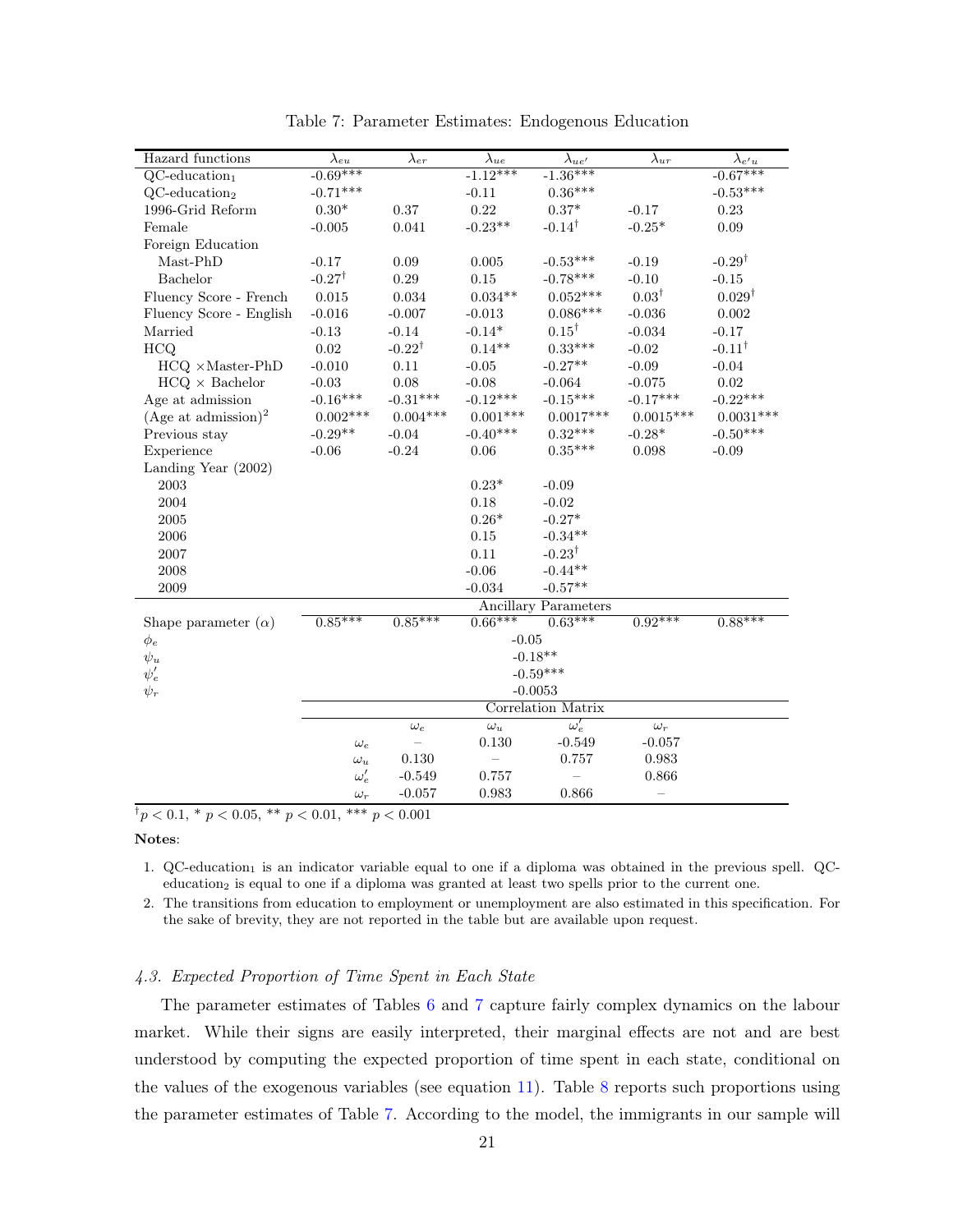spend roughly 68% of their time employed in qualified employment (women slightly less so). Recall that these individuals are highly qualified and most hold at least a bachelor's degree. Holding a domestic degree is associated with slightly more time spent unemployed, although the difference is relatively small. Having spent some time in Quebec in the past significantly reduced unemployment and increases time spent in a qualified job. From Table [7,](#page-23-0) holding a Master's or a PhD degree had a positive impact on the duration of both unemployment and employment spells. It turn out that holding such a degree is highly beneficial in terms of time spent employed in a qualified job and (little) time spent unemployed. Immigrants originating from Africa fare worst on the market and those from Europe fare best.<sup>[24](#page-24-1)</sup> The last lines of the table focus on the interactions between age and education. Interestingly, irrespective of the degree one holds, immigrating at a young age is highly beneficial. Thus youths with a post-secondary or less spend almost as much time employed in qualified jobs and out of unemployment as those with a bachelor's degree or above but who were admitted when above 30 years of age.

<span id="page-24-0"></span>

| Characteristics            |                        | $P_e$ | $P_u$ | $P_{e'}$ |
|----------------------------|------------------------|-------|-------|----------|
| Overall                    |                        | 0.21  | 0.11  | 0.68     |
| Male                       |                        | 0.21  | 0.1   | 0.69     |
| Female                     |                        | 0.22  | 0.12  | 0.66     |
| QC-education               |                        | 0.22  | 0.12  | 0.66     |
| Foreign-education          |                        | 0.21  | 0.09  | 0.7      |
| Previous stay in QC        |                        | 0.19  | 0.07  | 0.74     |
| No Previous stay in QC     |                        | 0.23  | 0.13  | 0.65     |
| Master's or PhD degree     |                        | 0.17  | 0.08  | 0.75     |
| Bachelor's degree          |                        | 0.23  | 0.11  | 0.66     |
| Post-secondary less        |                        | 0.22  | 0.12  | 0.67     |
| Africa                     |                        | 0.24  | 0.15  | 0.62     |
| Asia                       |                        | 0.21  | 0.11  | 0.68     |
| America                    |                        | 0.2   | 0.11  | 0.69     |
| Europe                     |                        | 0.2   | 0.08  | 0.72     |
|                            | Master's or PhD degree | 0.19  | 0.06  | 0.76     |
| Age at admission $\leq 29$ | Bachelor's             | 0.24  | 0.07  | 0.69     |
|                            | Post-secondary or less | 0.23  | 0.07  | 0.7      |
|                            | Master's or PhD        | 0.17  | 0.09  | 0.74     |
| Age at admission $> 29$    | Bachelor's             | 0.22  | 0.12  | 0.66     |
|                            | Post-secondary or less | 0.21  | 0.13  | 0.65     |

Table 8: Conditional Expected Proportion of Time in Each State

An alternative way to highlight the main features of our model is to focus on the conditional probabilities of being observed in various states as time unfolds (see equation [12\)](#page-18-4). These probabilities are reported in Figure [3.](#page-25-1) The left-hand side figure illustrates the probability of occupying

<span id="page-24-1"></span> $^{24}$ The country-of-origin effect is mediated through the HCQ variables.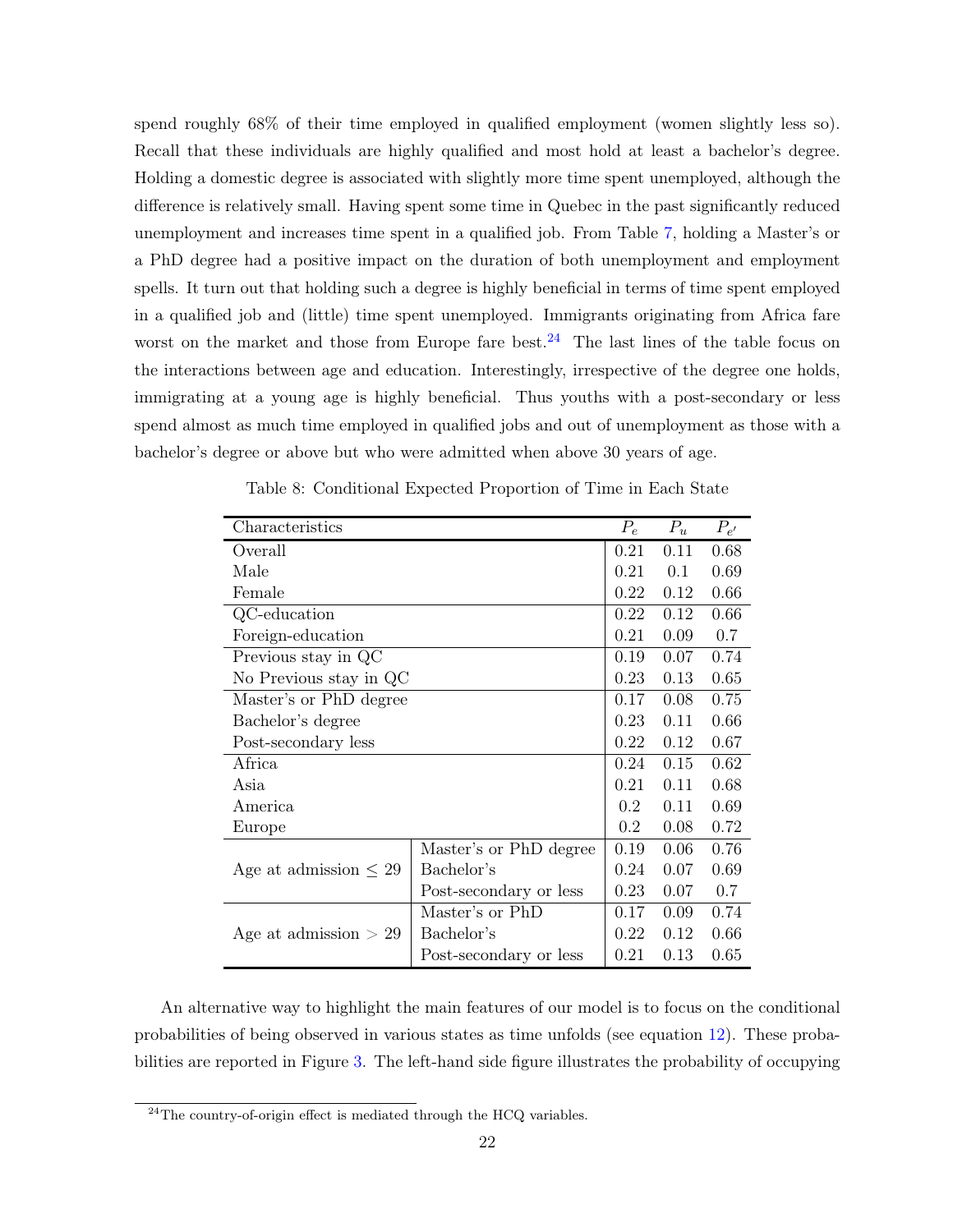either a qualified or an unqualified job according to whether the degree was obtained in Quebec or in the country of origin. As is readily apparent, the probability is higher for those who obtained their degree in their home country. This is somewhat surprising but reflects the dynamics that are implicit in the parameter estimates of Table [7.](#page-23-0) Conversely, holding an unqualified job is more likely for those who are trained in Quebec as opposed to those trained in their home country. The profiles are relatively smooth and are a good fit to the data reported in Figure [1.](#page-10-0) The figure on the right-hand side exhibits the probability of holding a qualified job according to the continent of origin (Europe or Africa) and the country where the degree was granted. The figure shows that immigrants from Europe are much more likely to hold a qualified job than those from Africa. Further, Europeans holding a degree from Quebec are less likely to hold such a job. Conversely, Africans are slightly more likely to hold a qualified job if they received their degree in Quebec. These figures indicate that the labour market dynamics are complex and intimately linked to observed (and unobserved) characteristics. Simple models of labour force participation are likely to miss much of the complex interactions between various states and choices made by immigrants as time unfolds.

Figure 3: Conditional probability to be in a particular state

<span id="page-25-1"></span>

Note: Q\_QC-EDUC\_AF and Q\_QC-EDUC\_EU stand for "Qualified Job, Quebec diploma", from Africa and Europe, respectively. Q QC EDUC, U QC EDUC, Q FOR EDUC and U FOR EDUC stand for qualified (Q) or unqualified (U) job with a Quebec (QC EDUC) or Foreing (FOR EDUC) degree.

## <span id="page-25-0"></span>5. Conclusion

This paper investigates the labour market histories of highly qualified immigrants who landed in the Province of Quebec between 2002 and 2009. In particular, we focus on their transitions between qualified and unqualified employment, unemployment and investment in education. Our goal is to estimate the causal effects of schooling on the likelihood of finding a job that is suited to their abilities. Despite being highly qualified (Bachelor degrees and above), many immigrants experiment long spells of unemployment upon landing. Some are thus induced to undertake formal education to overcome the employment hurdle. Assuredly, a sizable fraction of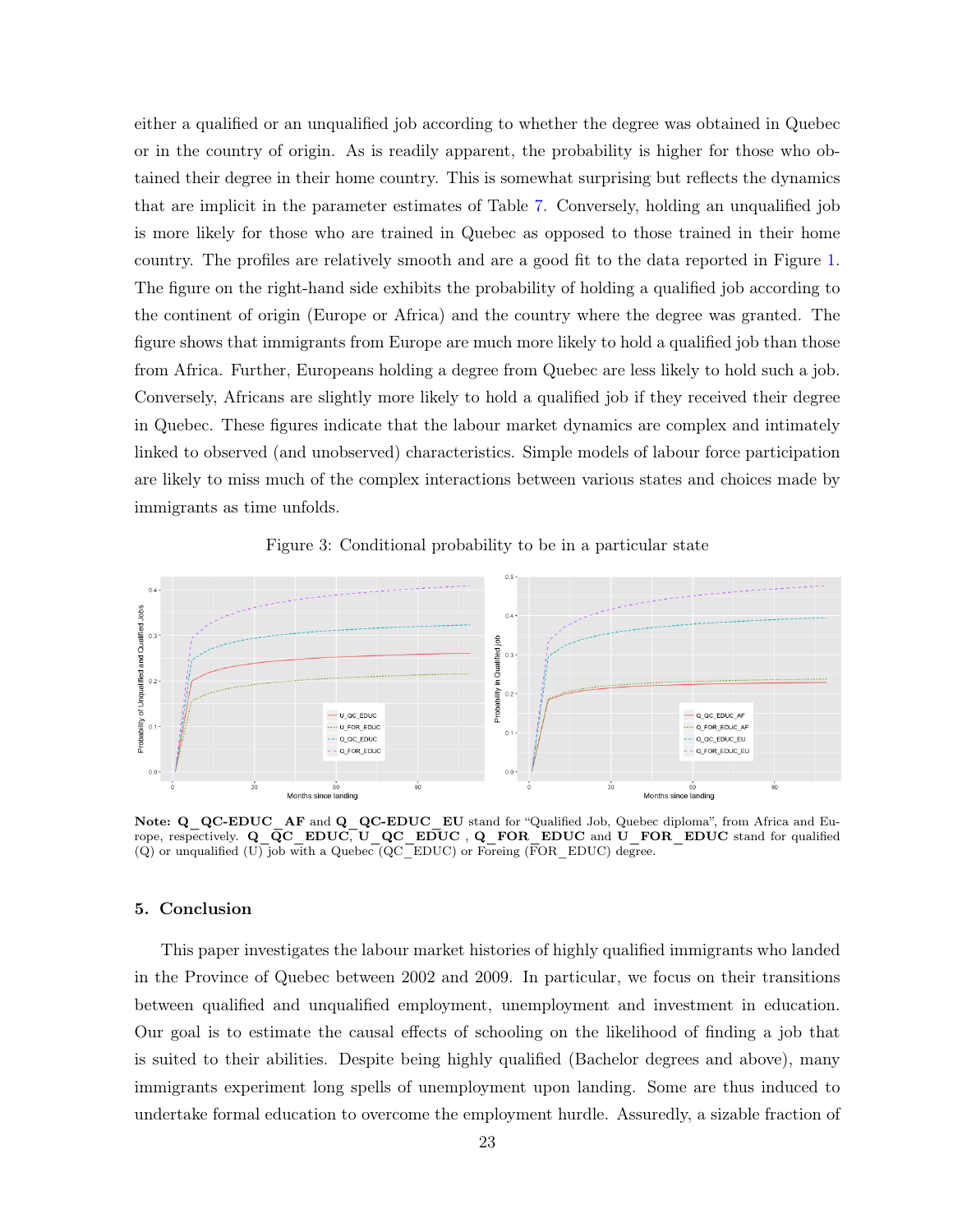<span id="page-26-0"></span>this population manages to find adequate employment without resorting to domestic schooling. They are likely different from those who do, both from an observable and an unobservable point of view. In other words, domestic education is likely a choice variable whose endogeneity must be accounted for. Our results suggests that immigrants who graduated in Africa have a greater incentive to invest in domestic schooling since it increases their likelihood of holding both qualified and unqualified jobs over time.

Our results suggest that domestic schooling has a positive effect on the medium and long terms employment rates, but a negative one in the short term. In addition, immigrants who have spent some time in the province prior to receiving their permanent residence status also perform better on the labour market. This is perhaps why the provincial government has increased the weight it allocates to previous stays in its selection grids over time.

In recent years, the government of Quebec has selected highly educated immigrants in the hope that they would be more work ready. According to our results, those who hold either a Master's or a PhD degree need to wait longer to find a suitable job, but are also less likely to move back into unemployment once they are hired. The time spent in unemployment is virtually identical irrespective of the educational level. As pointed out by [Renaud](#page-29-4) [\(2005\)](#page-29-4) and [Lacroix](#page-29-1) [\(2013\)](#page-29-1), immigrants with a foreign bachelor's degree have a harder time finding a job that matches their skills. Since the majority of immigrants hold a bachelor's degree, 48% versus 19% for a Master's or PhD, it may be advisable from a policy perspective to favour immigrants holding the latter.

Finally, we find that domestic schooling and labour market outcomes are intimately related through unobservable characteristics. This suggests that despite the richness of our data, unobserved factors play an important role in explaining labour market transitions. Assuredly, this makes designing appropriate policies quite challenging for policy-makers.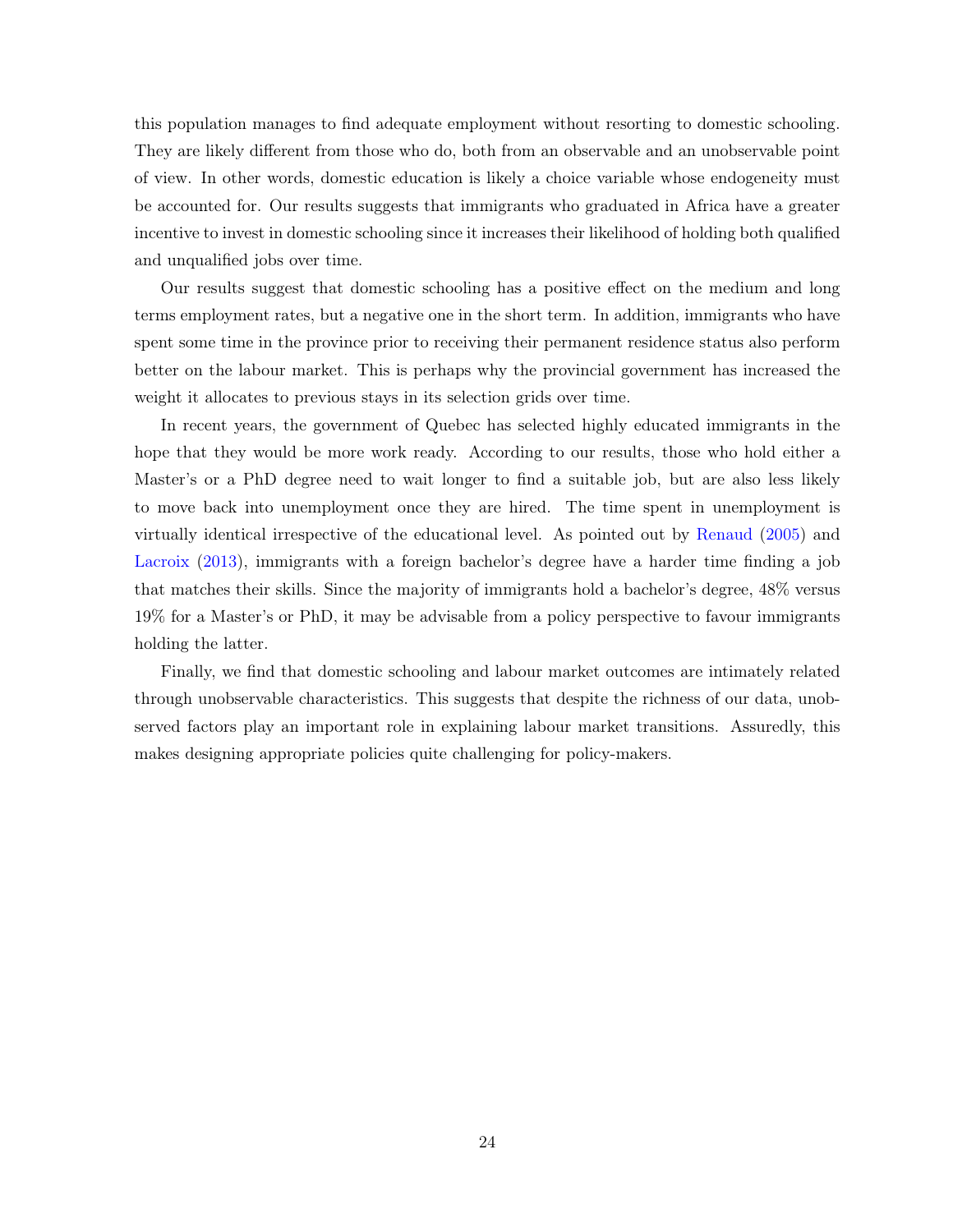#### References

- <span id="page-27-0"></span>Abbott, M. G., Beach, C. M., August 2011. Immigrant earnings differences across admission categories and landing cohorts in Canada. CLSRN, Working paper No. 81. [1](#page-2-0)
- <span id="page-27-8"></span>Baker, M., Melino, A., 2000. Duration dependence and nonparametric heterogeneity: A monte carlo study. Journal of Econometrics 96 (2), 357–393. [14](#page-16-3)
- <span id="page-27-5"></span>Benzakour, C., Lechaume, A., Castonguay, M.-H., Santos, P., 2013. Enquête auprès des Immigrants de la Catégorie des Travailleurs Qualifiés . Portrait des répondants au moment de l'enquête. Québec, Ministère de l'Immigration et des communautés culturelles et mininstère de l'Emploi et de la Solidarité sociale, Gouvernement du Québec, 54p. [3](#page-5-3)
- Blasco, S., Crépon, B., Kamionka, T., 2010. Evaluation of the Impact of Training on Individual Labor Market Transitions. Mimeo, Crest, Paris vol 44, No 4.
- <span id="page-27-1"></span>Borjas, G. J., 2000. Introduction to " Issues in the Economics of Immigration". NBER, 1–14. [1](#page-2-0)
- <span id="page-27-2"></span>Boudarbat, B., Boulet, M., 2007. Détérioration des salaires des nouveaux immigrants au Québec par rapport à l'Ontario et à la Comlombie-Britannique entre 1991 et 2007. IRRP Choix 13 n-7. Montréal: Institut de recherche en Politiques Publiques. [1](#page-2-0)
- <span id="page-27-7"></span>Brière, S., Fortin, B., Lacroix, G., 2017. Discrimination à l'embauche des candidates d'origine maghrébine dans la région de la capitale-nationale. Forthcoming, L'Actualité Économique. [7](#page-9-3)
- <span id="page-27-9"></span>Brouillette, D., Lacroix, G., 2011. Assessing the Impact of a Wage Subsidy for single parents on Social Assistance. Canadian Journal of Economics vol 44, No 4. [15](#page-17-3)
- Carrasco, R., Garcia Pérez, J. I., 2008. Unemployment duration among immigrants and natives: Unobserved heterogenéity in a multi-spell duration model. Working Paper. Economic 8 No 33.
- <span id="page-27-3"></span>Chesher, A., Lancaster, T., 1983. The Estimation of Models of Labour Market Behaviour. The Review of Economics Studies 50 (4), 609–624. [2](#page-4-0)
- <span id="page-27-4"></span>Chiswick, B. R., Miller, P. W., 2007. The International Transferability of Immigrants' Human Capital Skills. IZA Discussion Paper 2670. [2](#page-4-0)
- <span id="page-27-6"></span>Citizenship, Immigration Canada, 2014. Canada – Résidents permanents selon le sexe et la catégorie, 1989-2013. Statistiques Canada. [3](#page-5-3)
- Cloutier, L., Benard, P., D.-G., T., 2009. Job Quality and Gender Inequality: Key Changes in Québec over the Last Decade. Studies in Social Justice 3, Issues 2, 191–212.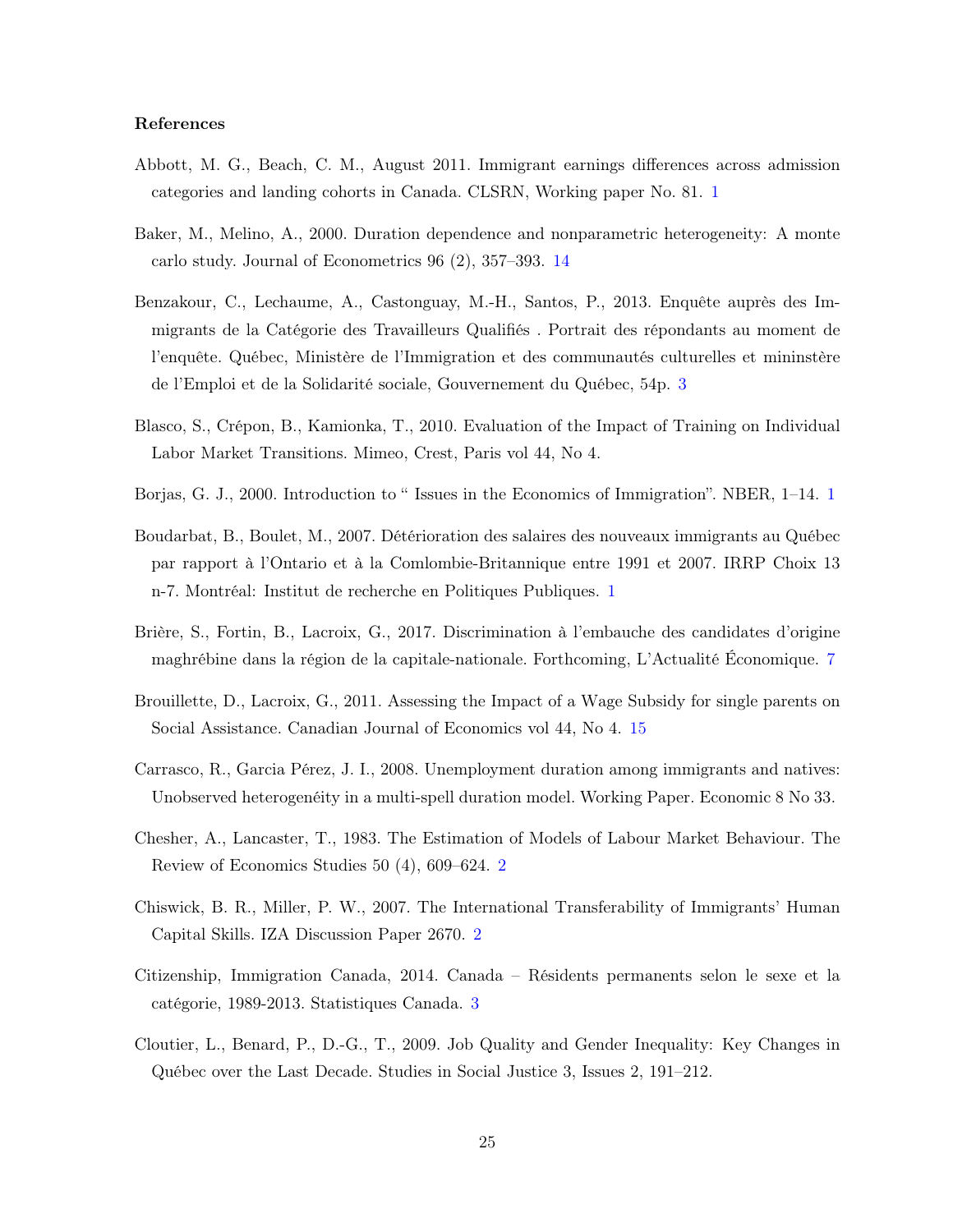- <span id="page-28-3"></span>Coulombe, S., Grenier, G., Nadeau, S., 2014a. Human Capital Quality and the Immigrant wage gap. IZA Journal of Migration 3. [1,](#page-2-0) [2](#page-4-0)
- <span id="page-28-2"></span>Coulombe, S., Grenier, G., Nadeau, S., 2014b. Quality of work experience and economic development-estimates using Canadian Immigrant data. Journal of Human Capital 8. [1,](#page-2-0) [2](#page-4-0)
- Cox, D. R., 1972. Regression Models and Life-Tables. Journal of the Royal Statistical Society. Series B (Methodological) 34 No. 2, 187–220.
- Esses, V., F., D. J., Jackson, L. M .and Armstrong, T. L., 2001. The Immigration Dilemma- The Role of Perceived group competition, ethnic prejudice, and national identity. Journal of Social Issues 57 No 3, 389–412.
- <span id="page-28-6"></span>Gouriéroux, C., Monfort, A., 1991. Simulation based econometrics in models with heterogeneity. Annales d'économie et de statistique. [15](#page-17-3)
- <span id="page-28-5"></span>Gouriéroux, C., Monfort, A., 1996. Simulation-based Econometric Methods. Oxford University Press. [15](#page-17-3)
- <span id="page-28-0"></span>Grant, M., 1999. Evidence of new Immigrant Assimilation in Canada. Canadian Journal of Economies 32 No 4, 930–955. [1](#page-2-0)
- Green, D. A., Worswick, C., 2010. Entry earnings of immigrant men in canada: The roles of labour market entry effects and returns to foreign experience. Canadian immigration: Economic evidence for a dynamic policy environment, 77–110.
- Gritz, R. M., 1993. The impact of training on the frequency and duration of employment. Journal of Econometrics 57, 21–51.
- <span id="page-28-1"></span>Hansen, J., 2000. The duration of Immigrants Unemployment Spells:evidence from Sweden. IZA Discussion Paper 155. [1,](#page-2-0) [2](#page-4-0)
- Heckman, J., Ichimura, H., Smith, J., Todd, P., 1998. Characterizing Selection Bias Using Experimental Data. Econometrica 66 (05), 1017–1098.
- <span id="page-28-4"></span>Heckman, J., Singer, B., 1984. A method for Minimizing the Distribution Asumptions in Econometrics Models for Duration Data. Econometrics, 271–320. [14](#page-16-3)
- Hirano, K., Imbens, G., Ridder, G., 2003. Efficient Estimation of Average Treatment Effets Using the Estimaed Propensity Score. Econometrica 71 (04), 1161–1189.
- Imbens, G. W., Wooldridge, J. M., 2009. Recent Developments in the Econometrics of Program Evaluation. Journal of Economic Literature 47 (1), 5–86.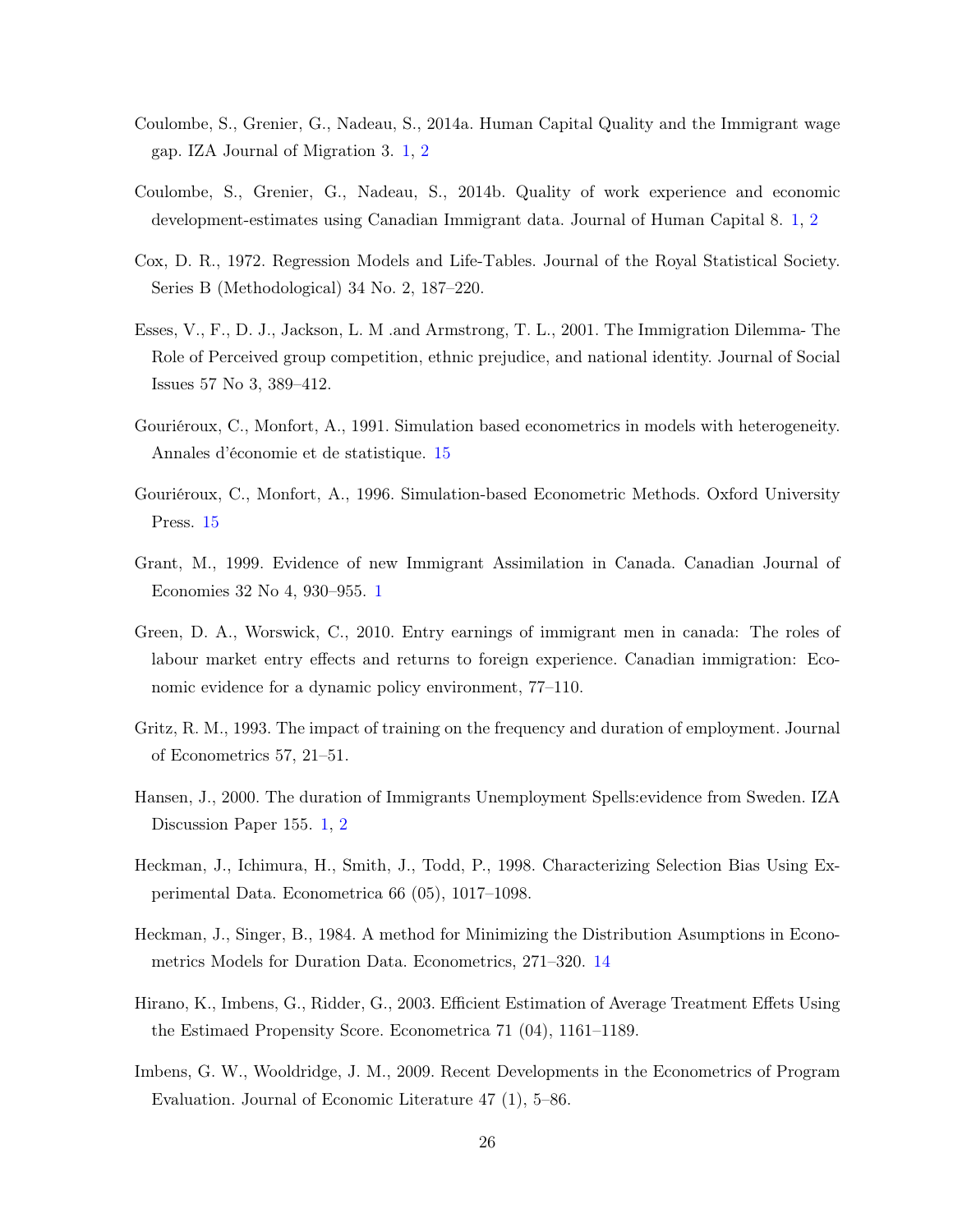- <span id="page-29-1"></span>Lacroix, G., 2013. L'intégration en emploi des immigrants de la catégorie des travailleurs qualifiés au québec, 2002–2009. [https://www.mess.gouv.qc.ca/publications/pdf/ADMIN\\_ETQ\\_](https://www.mess.gouv.qc.ca/publications/pdf/ADMIN_ETQ_4.pdf) [4.pdf](https://www.mess.gouv.qc.ca/publications/pdf/ADMIN_ETQ_4.pdf). [1,](#page-2-0) [8,](#page-10-2) [24](#page-26-0)
- <span id="page-29-5"></span>Lynch, L. M., 1986. The Youth labor market in the 80s : Determinants of Re-employment probabilities for Young Men and Women. National, Bureau of Economic Research No 2021. [13](#page-15-4)
- <span id="page-29-3"></span>Oreopoulos, P., 2011. Why do skilled immigrants struggle in the labor market? A field experiment with thirteen thousand résumés. American Economic Review: Public Policy 3, 148–171. [7](#page-9-3)
- <span id="page-29-4"></span>Renaud, J., 2005. Limites de l' Accès à l' Intégration des Immigrants au Québec: Quelques exemples à partir d'enquêtes. Santé, Société at Solidarité No 1. [8,](#page-10-2) [24](#page-26-0)
- Schaafsma, J., Sweetman, A., 2001. Immigrant Earnings: Age at Immigration Matters. The Canadian Journal of Economics 34 No 4.
- Sweetman, A., 2004. Immigrant Source Country Educational Quality and Canadian Labour Market Outcomes Catalogue. Statistics Canada,Ottawa 234.
- <span id="page-29-0"></span>Sweetman, A., Warman, C., May 2013. Canada's immigration selection system and labour market outcomes. Canadian Public Policy 39, 141–160. [1](#page-2-0)
- <span id="page-29-2"></span>Uhlendorf, A., Zimmermann, K. F., 2006. Unemployment dynamics among migrants and natives. IZA,Institute for the Study of Labor 2299. [2](#page-4-0)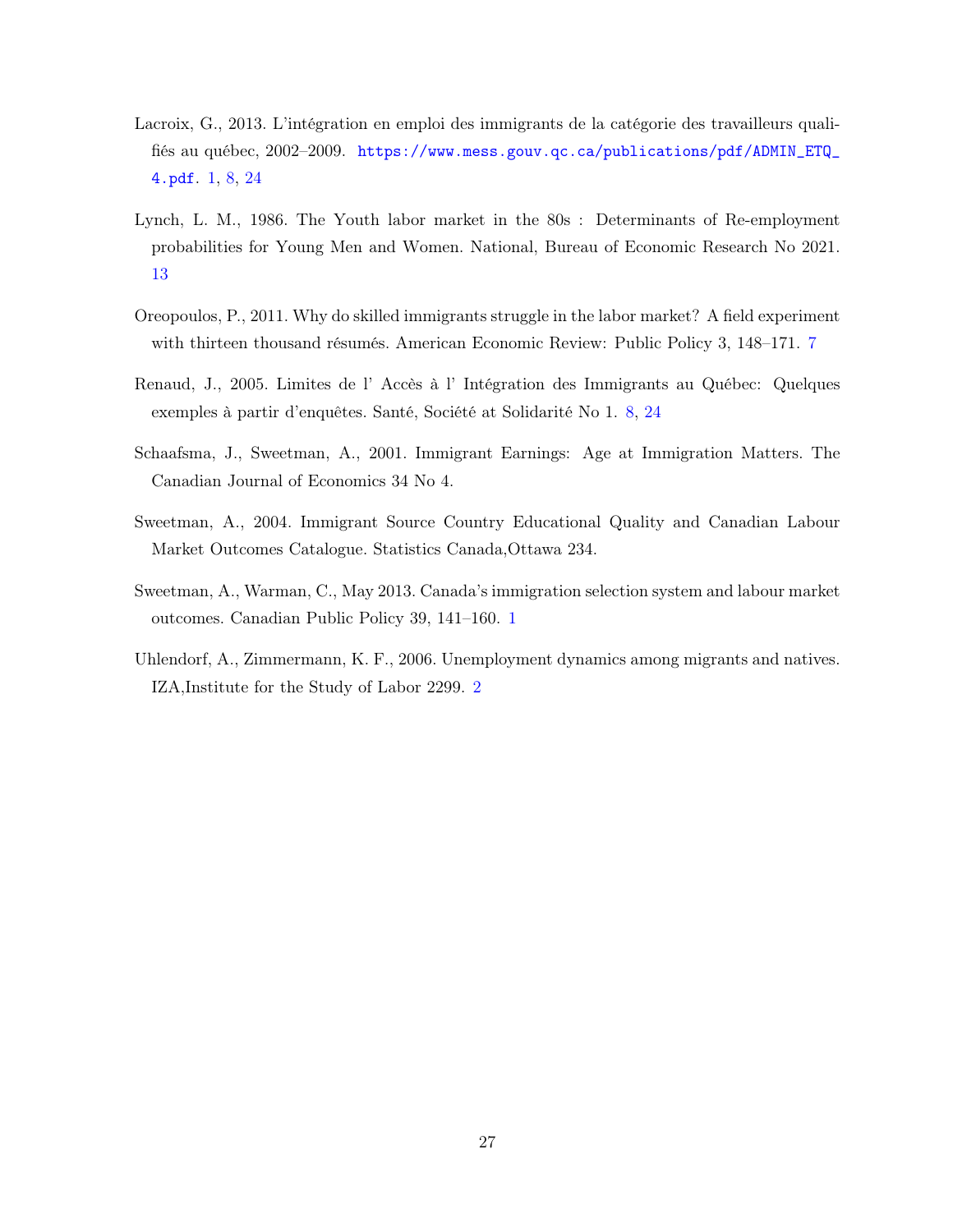# Appendix A. Proofs

# Correlation between unobserved heterogeneities

Taking the characterization of unobserved heterogeneity given in section [3.5,](#page-16-4) we have,

$$
\omega_j = \mu_j + \nu_j \theta^*,
$$

where

$$
\theta^* = \begin{cases} \theta_1 & with \text{ probability } p_1 \\ \theta_2 & with \text{ probability } p_2 \\ \theta_3 & with \text{ probability } (1 - p_1 - p_2), \end{cases}
$$

and  $cov(\omega_j, \omega_k) = \nu_j \nu_k var(\theta^*), var(\omega_j) = \nu_j^2 var(\theta^*).$  Therefore,

$$
\rho_{jk} = \frac{cov(\omega_j, \omega_k)}{\sigma_j \sigma_k} = \frac{\nu_j \nu_k var(\theta^*)}{\sqrt{\nu_j^2 var(\theta^*)} \sqrt{\nu_k^2 var(\theta^*)}} = 1
$$

# <span id="page-30-0"></span>Instantaneous probability

In the case where we have three states, that is  $k \in e, u, e'$ , the instantaneous probability to be in state  $k$  is given by,

$$
P(D_{e'}(t) = 1) = P(D_{e'}(t - \delta t) = 1) \times [1 - \lambda_{e'u}(t)\delta t] + P(D_u(t - \delta t) = 1) \times \lambda_{ue'}(t)\delta t
$$

$$
+ P(D_r(t - \delta t) = 1) \times \lambda_{re'}(t)\delta t
$$

Arranging gives,

$$
\frac{P(D_{e'}(t) = 1) - P(D_{e'}(t - \delta t) = 1)}{\delta t} = -P(D_{e'}(t - \delta t) = 1) \times \lambda_{e'u}(t)
$$

$$
+P(D_u(t - \delta t) = 1) \times \lambda_{ue'}(t) + P(D_u(t - \delta t) = 1) \times \lambda_{re'}(t)
$$

Letting  $\delta t$  pass to zero, we obtain,

$$
\frac{dP(D_{e'}(t) = 1)}{dt} = -P(D_{e'}(t) = 1) \times \lambda_{e'u}(t) + P(D_u(t) = 1) \times \lambda_{ue'}(t) + P(D_r(t) = 1) \times \lambda_{re'}(t)
$$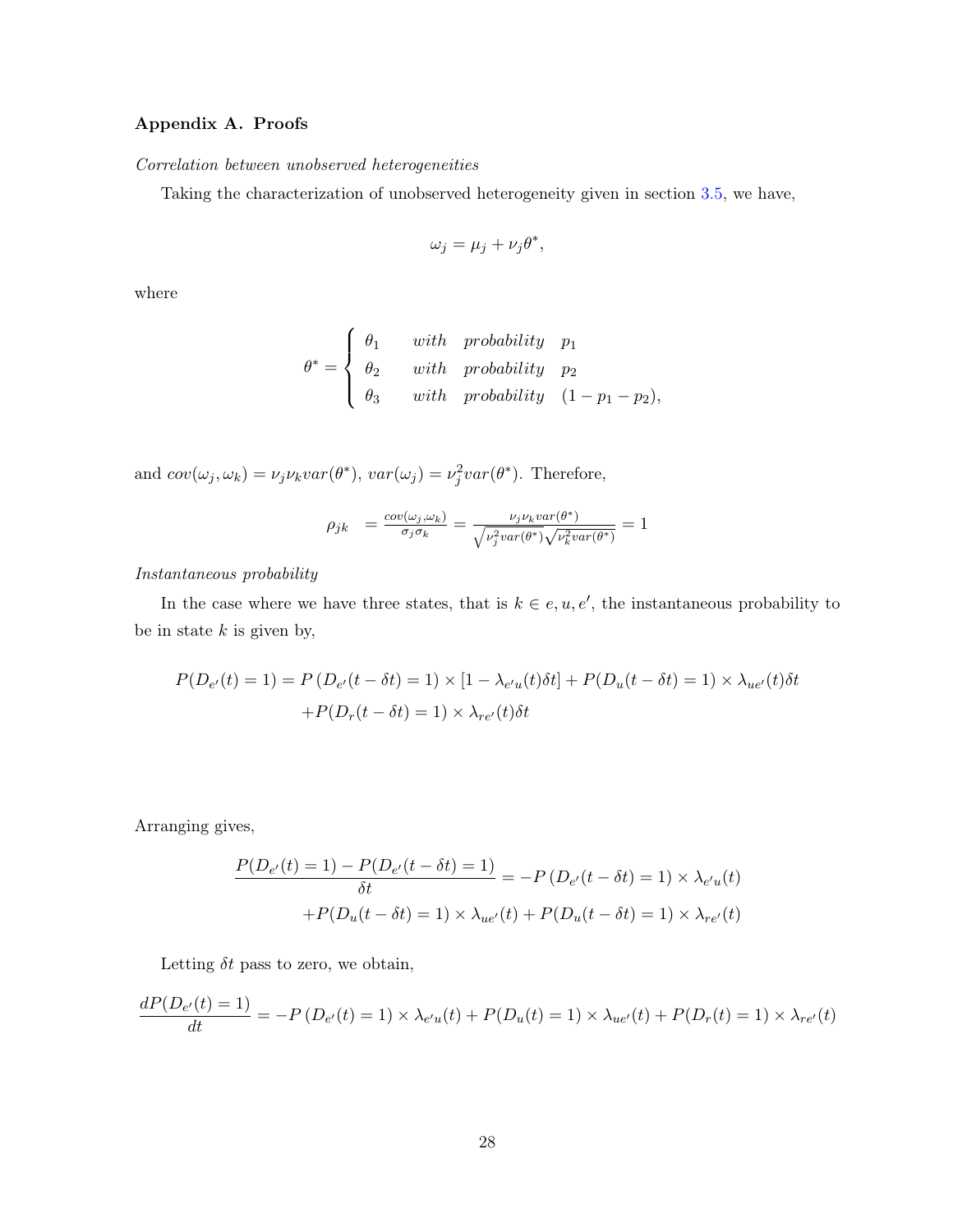We get similar expression for  $P(D_e(t) = 1)$  in the same way, given by,

$$
P(D_e(t) = 1) = P(D_e(t - \delta t) = 1) \times [1 - \lambda_{eu}(t)\delta t] [1 - \lambda_{er}(t)\delta t] + P(D_u(t - \delta t) = 1) \times \lambda_{ue}(t)\delta t
$$
  
+ 
$$
P(D_r(t - \delta t) = 1) \times \lambda_{re}(t)\delta t
$$

$$
= P\left(D_e(t - \delta t) = 1\right) \times \left[1 - \lambda_{eu}(t)\delta t - \lambda_{er}(t)\delta t + \lambda_{er}(t)\lambda_{eu}(t)\delta t^2\right] + P(D_u(t - \delta t) = 1) \times \lambda_{ue}(t)\delta t
$$

$$
+ P(D_r(t - \delta t) = 1) \times \lambda_{re}(t)\delta t
$$

As before, we get:

$$
\frac{dP(D_e(t) = 1)}{dt} = -P(D_e(t) = 1) \times [\lambda_{er}(t) + \lambda_{eu}(t)] + P(D_u(t) = 1) \times \lambda_{ue}(t) +
$$

$$
-P(D_r(t) = 1) \times \lambda_{re}(t)
$$

Once again, we get similar expression for  $P(D_u(t) = 1)$  in the same way, given by,

$$
P(D_u(t) = 1) = P(D_u(t - \delta t) = 1) \times [1 - \lambda_{ue}(t)\delta t] [1 - \lambda_{ue}(t)\delta t] [1 - \lambda_{ur}(t)\delta t] +
$$
  

$$
P(D_e(t - \delta t) = 1) \times \lambda_{eu}(t)\delta t + P(D_e'(t - \delta t) = 1) \times \lambda_{e'u}(t)\delta t + P(D_r(t - \delta t) = 1) \times \lambda_{ru}(t)\delta t
$$

As before, by arranging and letting  $\delta t$  tend to zero, we get:

$$
\frac{dP(D_u(t) = 1)}{dt} = -P(D_u(t) = 1) \times [\lambda_{ue}(t) + \lambda_{ue'}(t) + \lambda_{er}(t)] + P(D_e(t) = 1) \times \lambda_{eu}(t)
$$

$$
+ P(D'_e(t) = 1) \times \lambda_{e'u}(t) + P(D_r(t) = 1) \times \lambda_{ru}(t)
$$

and ,

$$
\frac{dP(D_r(t) = 1)}{dt} = -P(D_r(t) = 1) \times [\lambda_{re}(t) + \lambda_{re'}(t) + \lambda_{ru}(t)] + P(D_e(t) = 1) \times \lambda_{er}(t)
$$

$$
+ P(D'_e(t) = 1) \times \lambda_{e'r}(t) + P(D_u(t) = 1) \times \lambda_{ur}(t)
$$

As the results we have obtained the equation system:

$$
\begin{pmatrix}\n\frac{d}{dt}P(D_{e'}(t) = 1) \\
\frac{d}{dt}P(D_{e}(t) = 1) \\
\frac{d}{dt}P(D_{u}(t) = 1) \\
\frac{d}{dt}P(D_{r}(t) = 1)\n\end{pmatrix} = \begin{pmatrix}\nA_{e'}(t) & B_{e'}(t) & C_{e'}(t) & D_{e'}(t) \\
B_{e}(t) & A_{e}(t) & C_{e}(t) & D_{e}(t) \\
B_{u}(t) & C_{u}(t) & A_{u}(t) & D_{u}(t) \\
B_{r}(t) & C_{r}(t) & D_{r}(t) & A_{r}(t)\n\end{pmatrix} \times \begin{pmatrix}\nP(D_{e'}(t) = 1) \\
P(D_{e}(t) = 1) \\
P(D_{u}(t) = 1) \\
P(D_{r}(t) = 1)\n\end{pmatrix}
$$
\n(13)